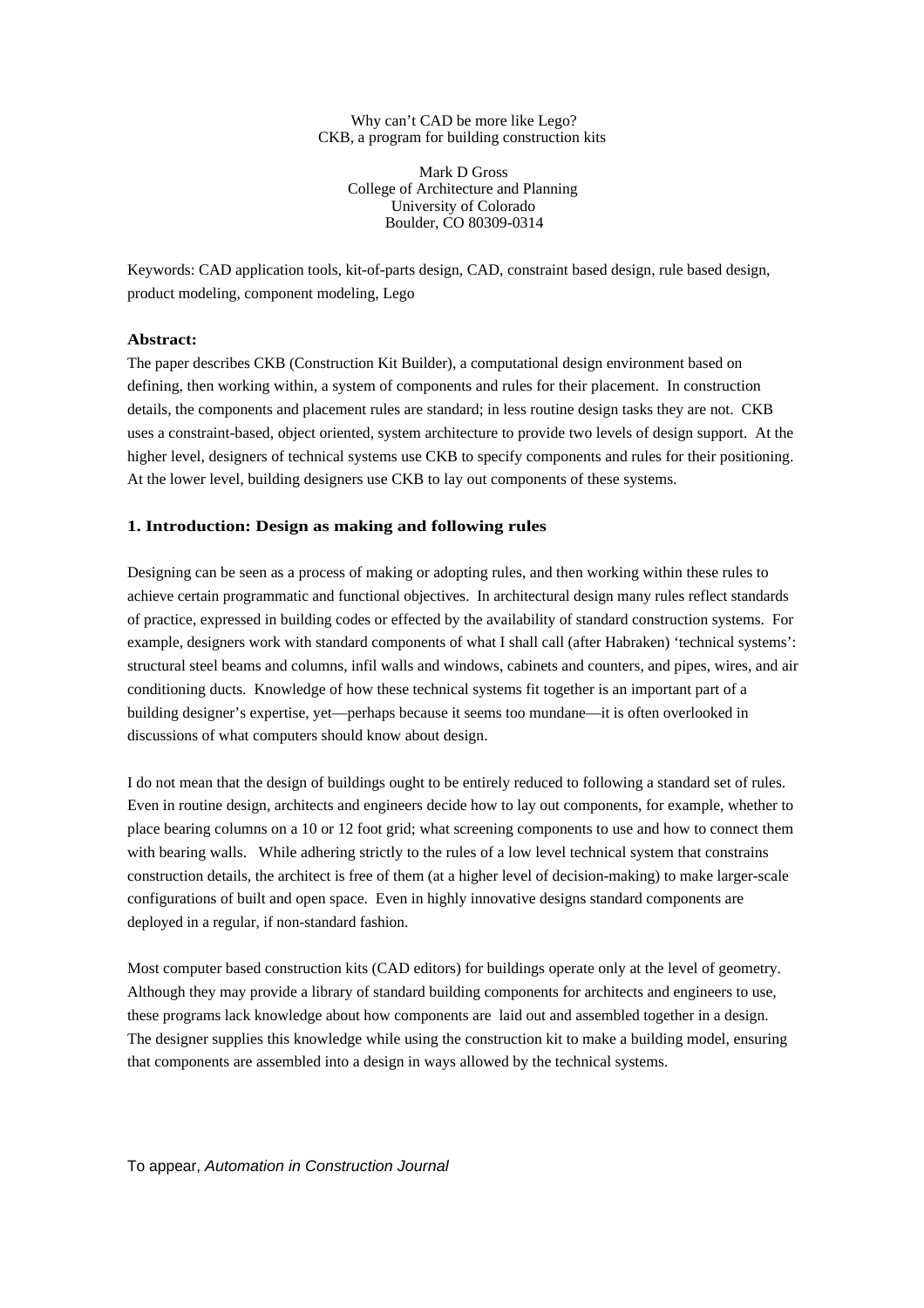How different, then, is CAD from the construction toys we played with as children! Lego, Tinkertoy, Lincoln Logs, Kenner Girder & Panel Construction, Meccano—all these toys provided a construction kit of standard components that would only assemble in standard ways. The makers of these technical systems designed the components and their joining conditions to provide a wide range of variability for the enddesigner (the child). Thus knowledge about assembly and layout is implicitly built into the system components. In this structured freedom to assemble components, construction kit toys actually resemble real building more closely than CAD.

This paper explores the idea of making CAD editors more like Lego or Tinkertoy, by building in to the editors knowledge about the layout and assembly of building components. It reports on CKB (construction kit builder), a program for designing and working with technical systems of components that 'know' how they are to be assembled and laid out. Although it employs constraints, a representation for knowledge commonly used in artificial intelligence programs, CKB is not an 'expert system' in the traditional sense of a program that makes decisions for a human user; rather it is a 'system for experts' that supports knowledgeable design decision making.

The key point about CKB is that it supports two levels of designing: (1) the design of technical systems and (2) the use of technical systems to design built configurations. In the following sections, the term 'system designer' refers to the designer of the components and rules of the technical systems; the term 'end designer' refers to the designer who uses these systems to make architectural designs. Keep in mind, however, that the system designer and the end designer may well be the same person, playing different design roles.

The remainder of this introduction discusses two kinds of decisions that architects must ultimately make—decisions about selection and position of components—and then briefly discusses the use of constraints to implement position rules. Section 2 presents two ways to express rules about the positions of components: positioning components relative to grids, and positioning components relative to one another. Section 3 introduces CKB, a program for designing and working with rule-governed systems of components. Section 4 is concerned with the implementation of CKB, and provides an overview of its data structures and internal operations, including the propagation of constraint and the handling of conflicts. Section 5 discusses related work on building models, component based, and constraint based CAD. Section 6 points out the application of CKB in coordinating group work and mentions the conceptual limits of the Lego approach to the design of buildings. Finally, CKB is not a CAD product, but a working prototype that demonstrates the principles described in this paper. Therefore section 6 concludes by pointing out some technical limits of the current CKB implementation, which suggest directions for further work.

#### 1.1 Decisions about selection and position of components

Ultimately, architectural designing involves deciding about the selection of built and spatial components and about their dimensions and positions. This, after all, is what the architect records in construction drawings and specifications and hands to the contractor who will make the building. Whatever process the designer may use to move from initial conversations with a client and the analysis of site and program, if a building is to be built then eventually the architect must specify the selection, dimensions, and positions of its components.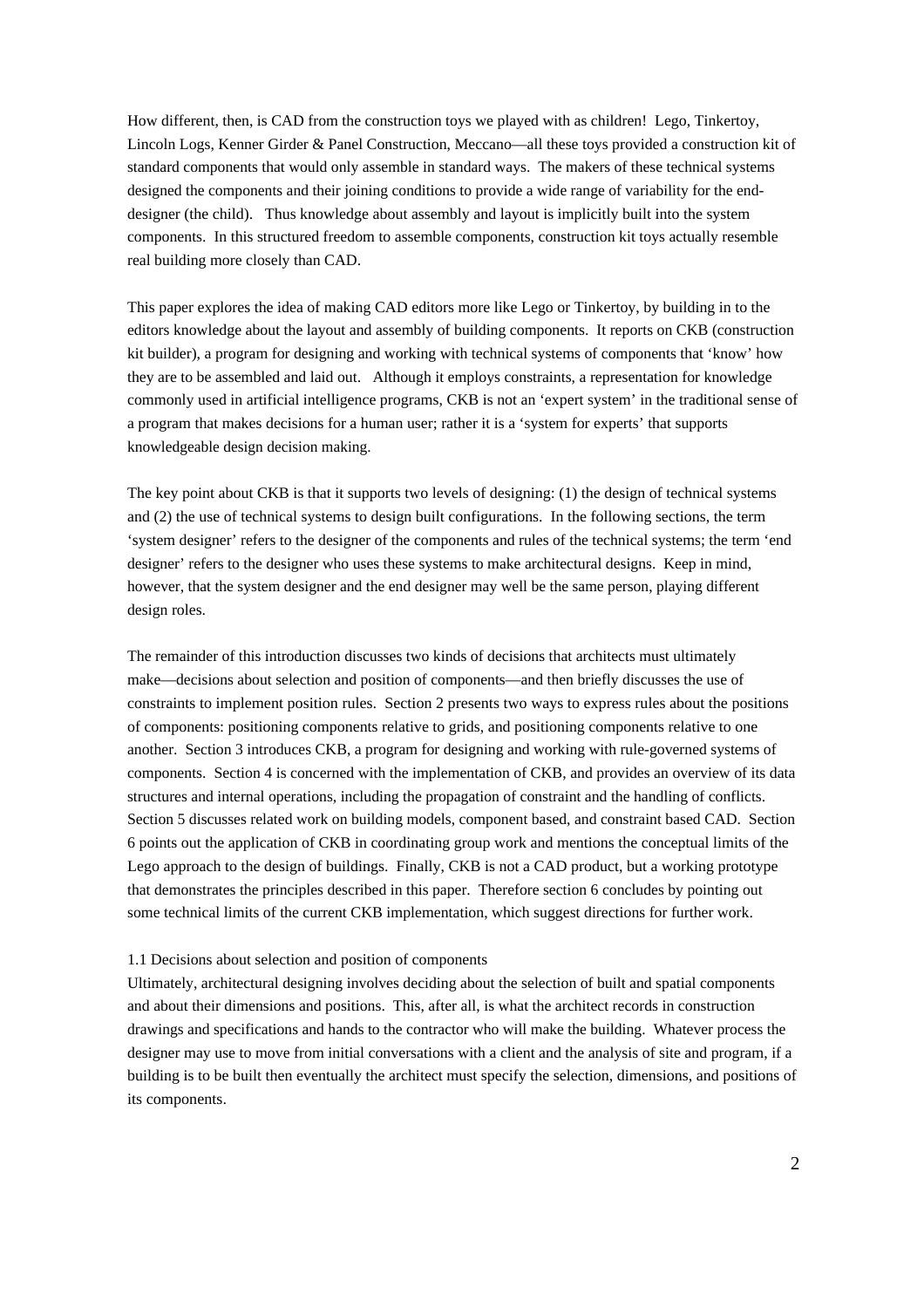When the designer chooses to work with standard components, decisions about dimensions are largely folded into decisions about selection. That is, one can obtain copper pipe from suppliers of building materials only in certain manufactured diameters and in standard lengths. Wood is manufactured (in North America) on a nominal 2" module; and windows, doors, and other screening components are manufactured in sizes to work within a standard construction dimensioning scheme that locates studs and joists on 16" centers. Thus, while the architect has more freedom in choosing the dimensions of higher level elements (e.g., rooms, or lengths of wall), building components come in predetermined sizes. A selection decision therefore often implies a dimension decision.

Decisions about the placement of building components, of course, follow programmatic and functional decisions about overall plan layout, the dimensions and organization of spaces, as well as functional concerns such as heat, light, and sound. However, such 'higher-level' decisions usually do not fix the positions of building components. Rather they constrain component positions roughly, leaving precise positions to be determined by the rules of the technical system. For example, in deciding about a living room, the exact positions of studs in the wall are of little consequence. We consider later (in Section 6.2) whether higher-level positioning decisions about spatial elements might also be regulated in the same ways as low level technical components.

## 1.2 Position rules as constraints

I have worked previously on constraint based drawing programs, in particular, a program called CoDraw

(Gross 1990; Gross 1991; Gross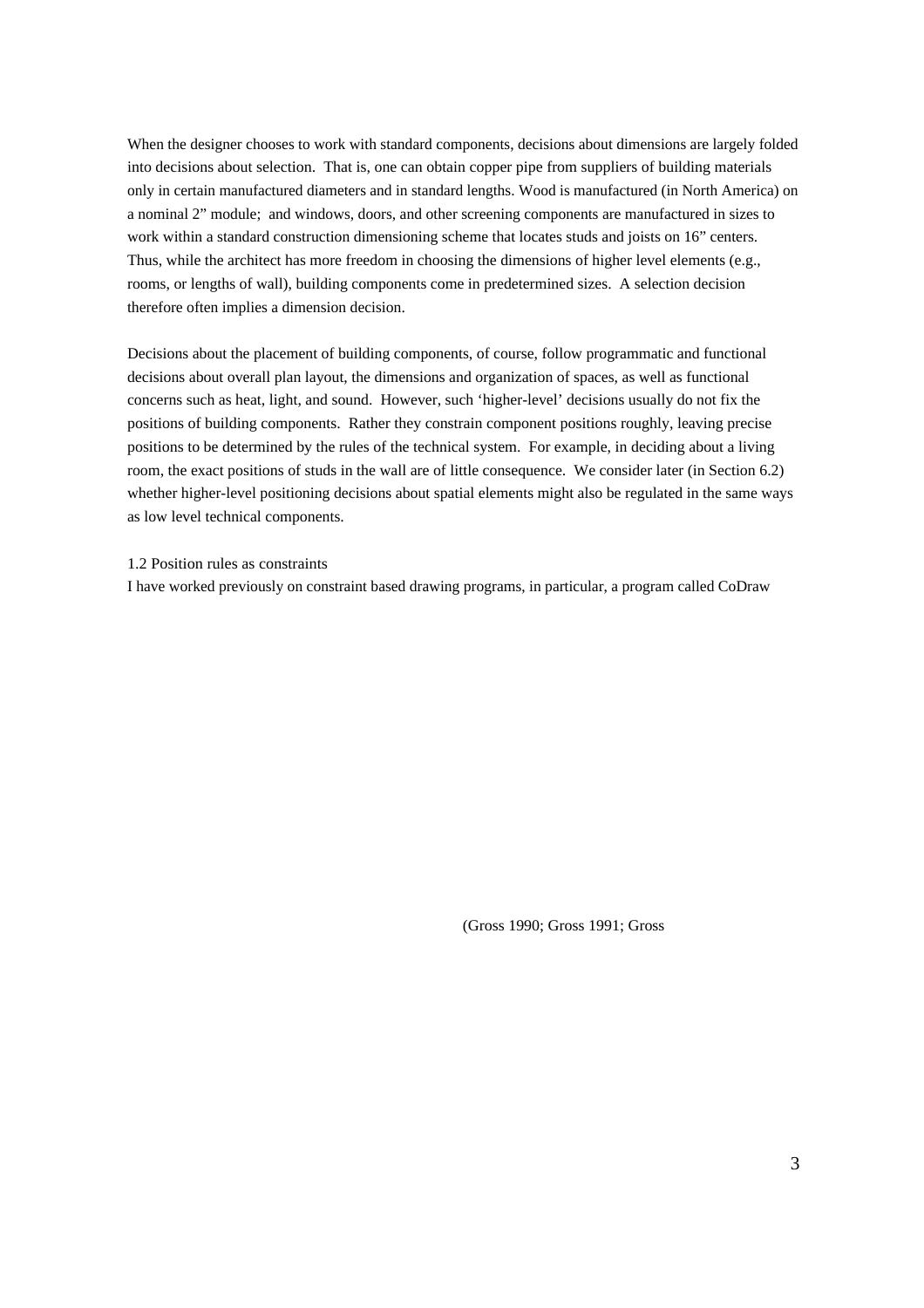1992) . Like its antecedent SketchPad

(Sutherland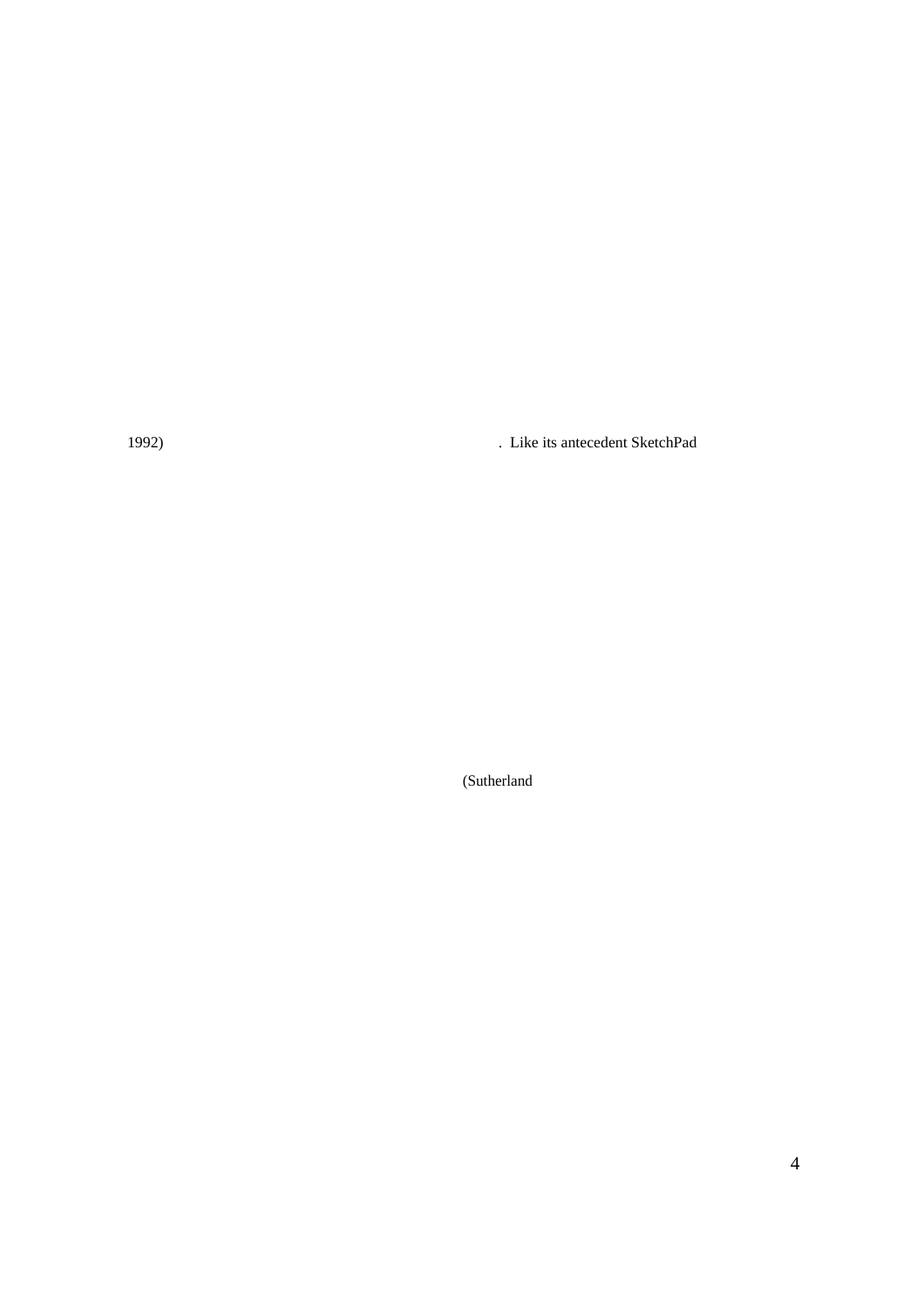1963) , CoDraw enables a designer to apply geometric (and other) constraints to drawing elements; then as the designer edits the drawing, the computer enforces the constraints. For example, once the designer establishes a proportion relation among two elements, an adjacency, or a containment relation, the computer tries to keep the elements arranged to maintain the relations. In a conventional drawing program, by contrast, the designer must keep track of all the desired spatial relationships. Constraint based drawing programs go beyond conventional CAD editors because they enable the designer to instruct the computer about the desired arrangement of elements.

CKB takes this approach a step further than CoDraw. CKB uses constraints in the same way as in CoDraw to establish and maintain the positions of design components. But in CKB, a designer (the system designer) programs each component with a set of possible constraints that describe how it can be placed on the site and in conjunction with other components. For example, the system designer can program a beam with a set of alternative spatial relation constraints that describe how it may be placed in the site and assembled with columns, walls, and other components. When the end designer (perhaps the same person as the system designer who set the constraints), places a beam into the design, it may take only certain positions relative to other components.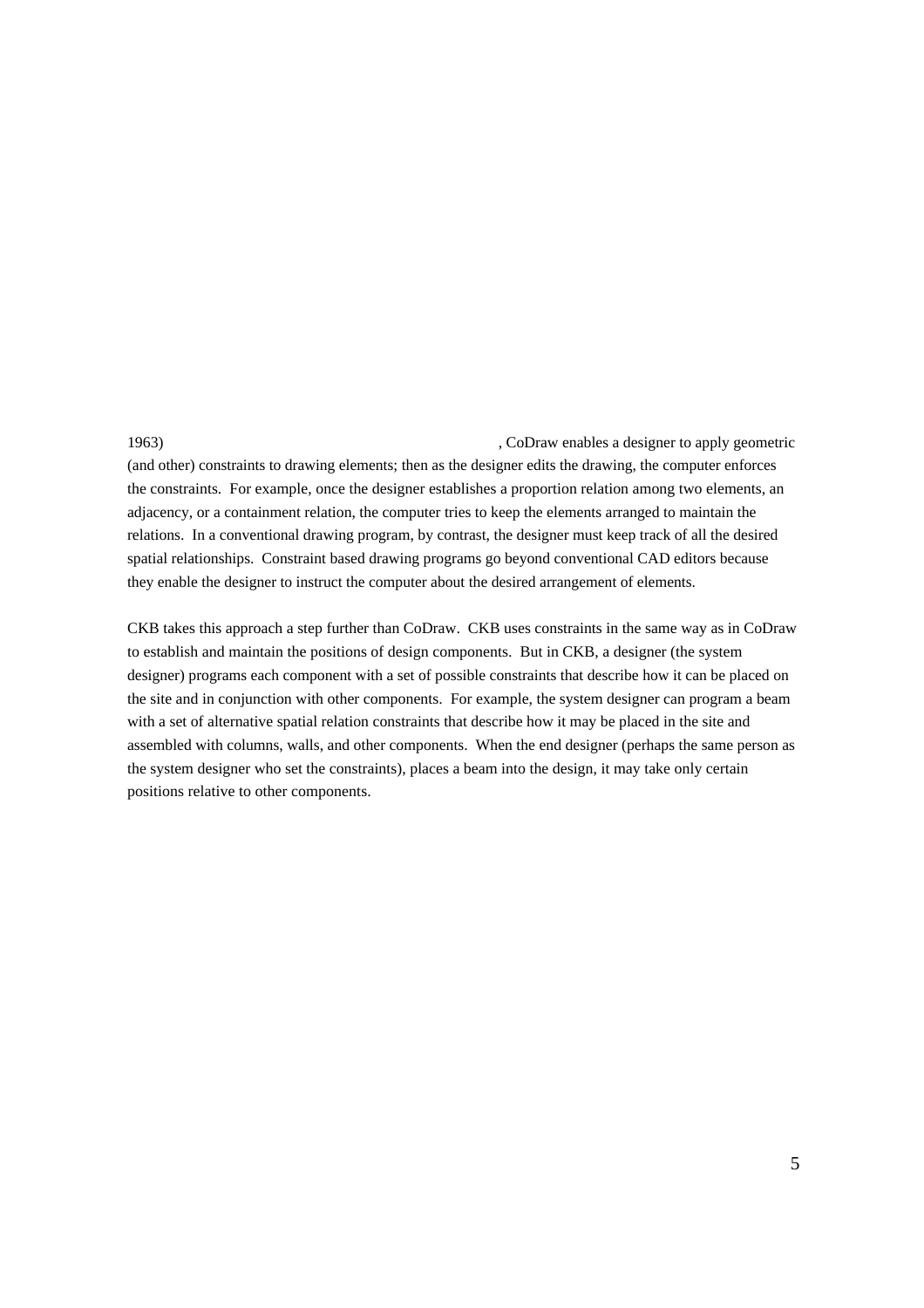#### **2. Rules about positioning components**

One might think of many ways to express rules governing the positions of components, but two methods are common in architectural design: the placement of components relative to a grid or a system of grids, and the placement of components relative to one another. For example, it is common practice to establish a grid for placing structural components—bearing walls, beams, and columns. On the other hand, the joining conditions of walls and windows are usually expressed in a detail that describes the relative positions of the two components using offsets and alignments.

Of course, these two methods are not mutually exclusive: a grid scheme for positioning columns can also be described in terms of relative positions among the columns. Alternately, if one considers a grid as a kind of component, then grid positioning is simply another kind of relative positioning. For example, one can think of Lego pieces either as governed by local rules that specify how individual pieces fit together, or as governed by a global grid into which all pieces must fit. (This is not true of all construction kit toys). Nevertheless, it is helpful to think of grids and relative position rules as distinct ways to express rules.

## 2.1 grid-relative rules

Architects use grids to control the positions of components distributed widely throughout the site

(Gross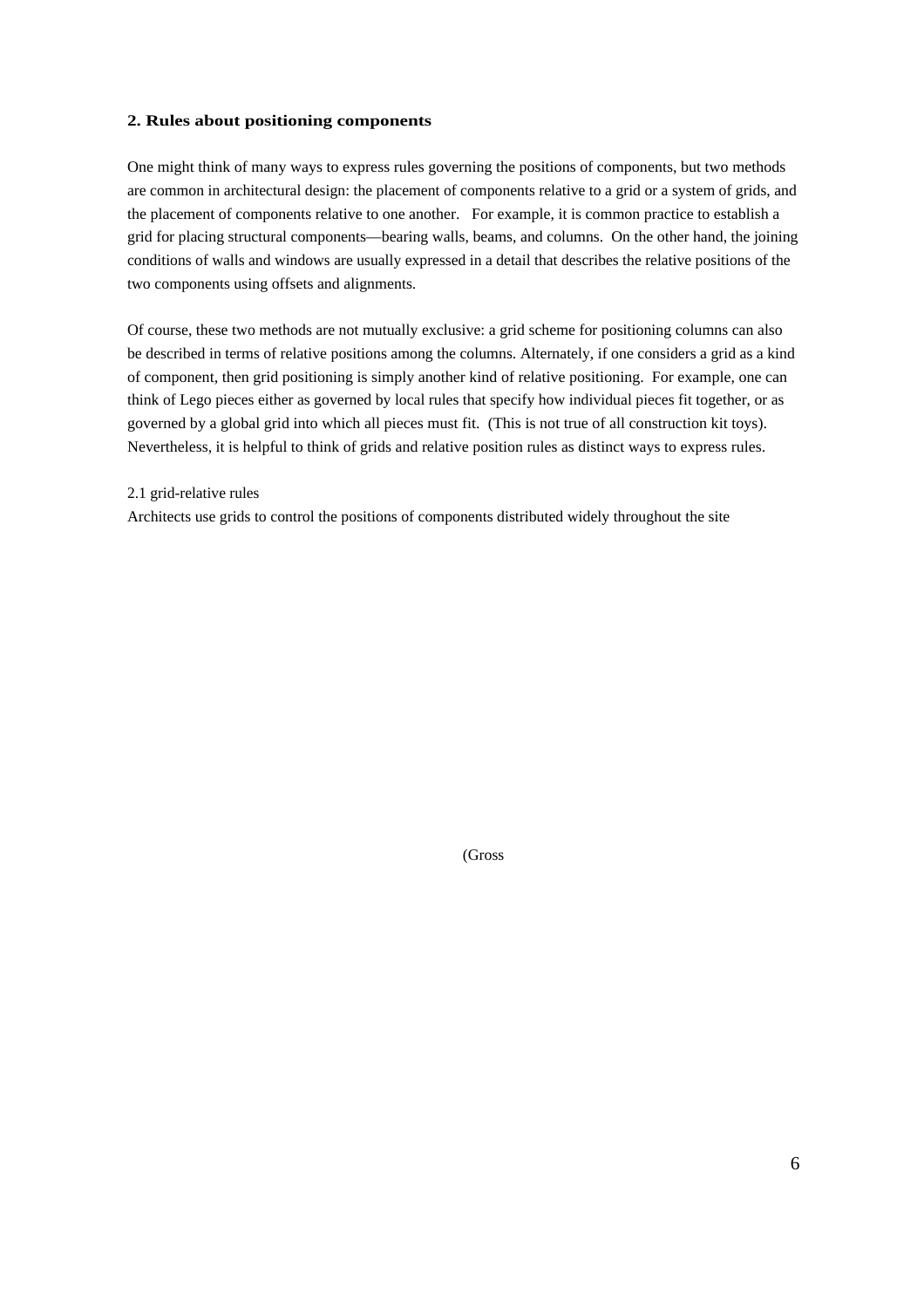1991) ; that is, grids are global positioning rules. The use of structural grids to govern the positions of columns, beams, and bearing walls has already been noted. Grids are also often employed to make the dimensions of spaces modular. For example, a 4-foot grid might be used for residential space planning to design spaces that are 4' (stairs and closets), 8' (small bedrooms, baths, and kitchens), 12' (bedrooms, small living rooms) and 16' (larger living rooms). Often a coordinated system of grids working together at different scales, or levels of hierarchy, are used. For example, a 20-foot grid might be used to plan the layout of a multi-dwelling building, within which a 4-foot grid (as above) structures room sizes, and a 16-inch construction grid governs the positions of boards and panels that make up the technical system at the lowest level.

Different grids may be used in different parts of a design; for example, one grid governing the larger dimensions of the public zone of a building and another governing the smaller dimensions of private offices and work areas. Grids may be superimposed, or they may join at non-orthogonal angles, resulting in special conditions where they meet (figure 1).



Figure 1. Grids in different parts of a building may meet in different ways.

Various grid-relative rules are common; for example, in figure 2, columns (solid squares) center on grid crossings; wall panels (long rectangles) center on either horizontal or vertical lines remain but free to move along their linear direction; and lighting fixtures (open circles) center in grid squares.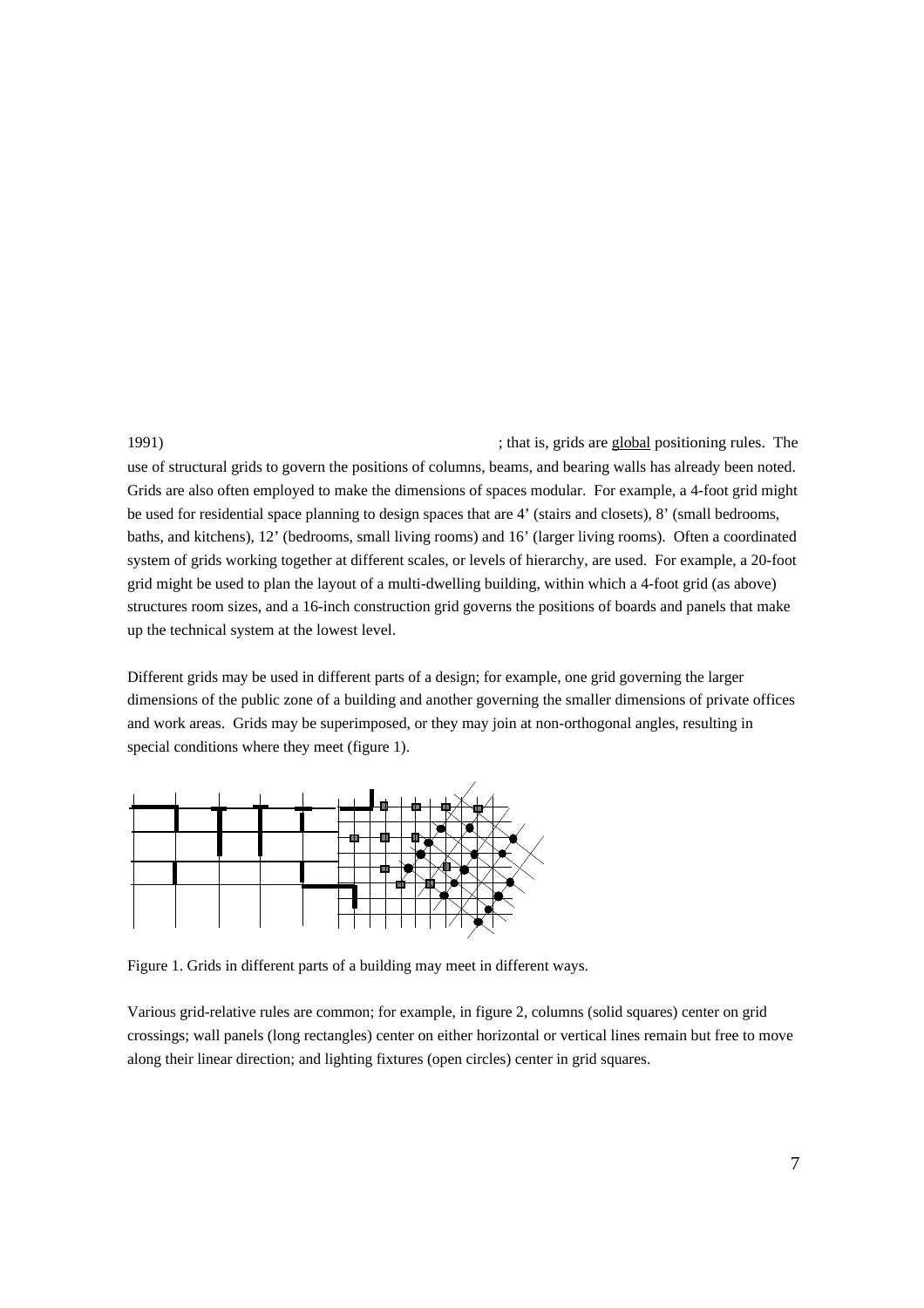

Figure 2. Different components with different position rules relative to a square grid.

Although the simple square grid is most common in CAD, other types of grids are frequently used in architectural design:

• The tartan grid (figure 3) has more than one spacing module. By using different combinations of the spacing modules, (a, b, a+b, 2a+b, 2b+a, etc.), a designer can specify a variety of dimension and positioning options relative to the grid. Tartan grids are the basis for modular coordination schemes, such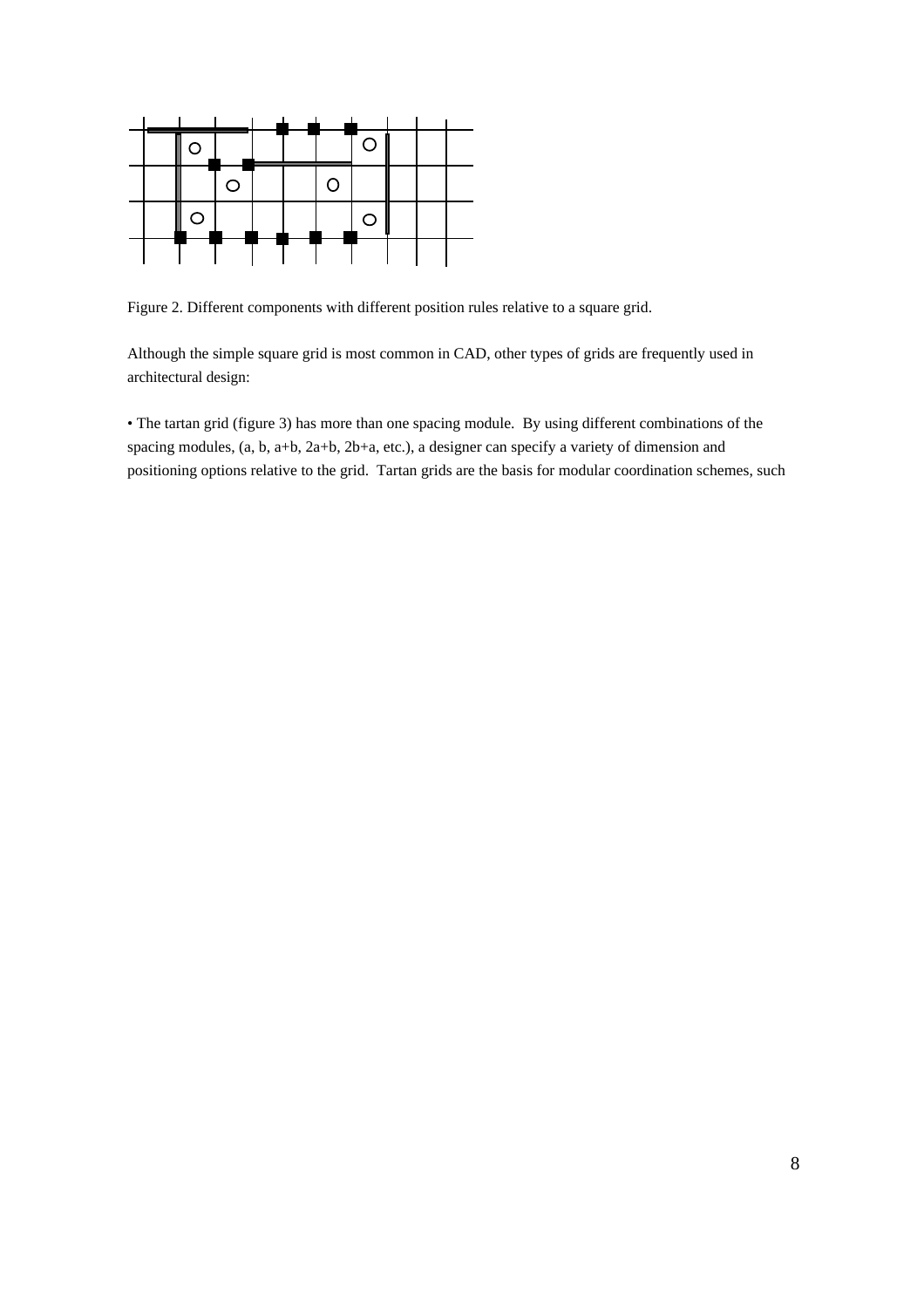as the SAR design method (Habraken, Boekholt et al.

# 1976; Kroll 1987) .



Figure 3. A tartan grid offers a range of dimensional guidelines.

• In a rectangular grid spacing along one dimension differs from the spacing in the other dimension. Although most CAD systems merely support square grids, rectangular grids are often used in architectural design, reflecting real differences in the two orthogonal directions. For example, in a structural grid, beams typically span in one direction and not the other (figure 4).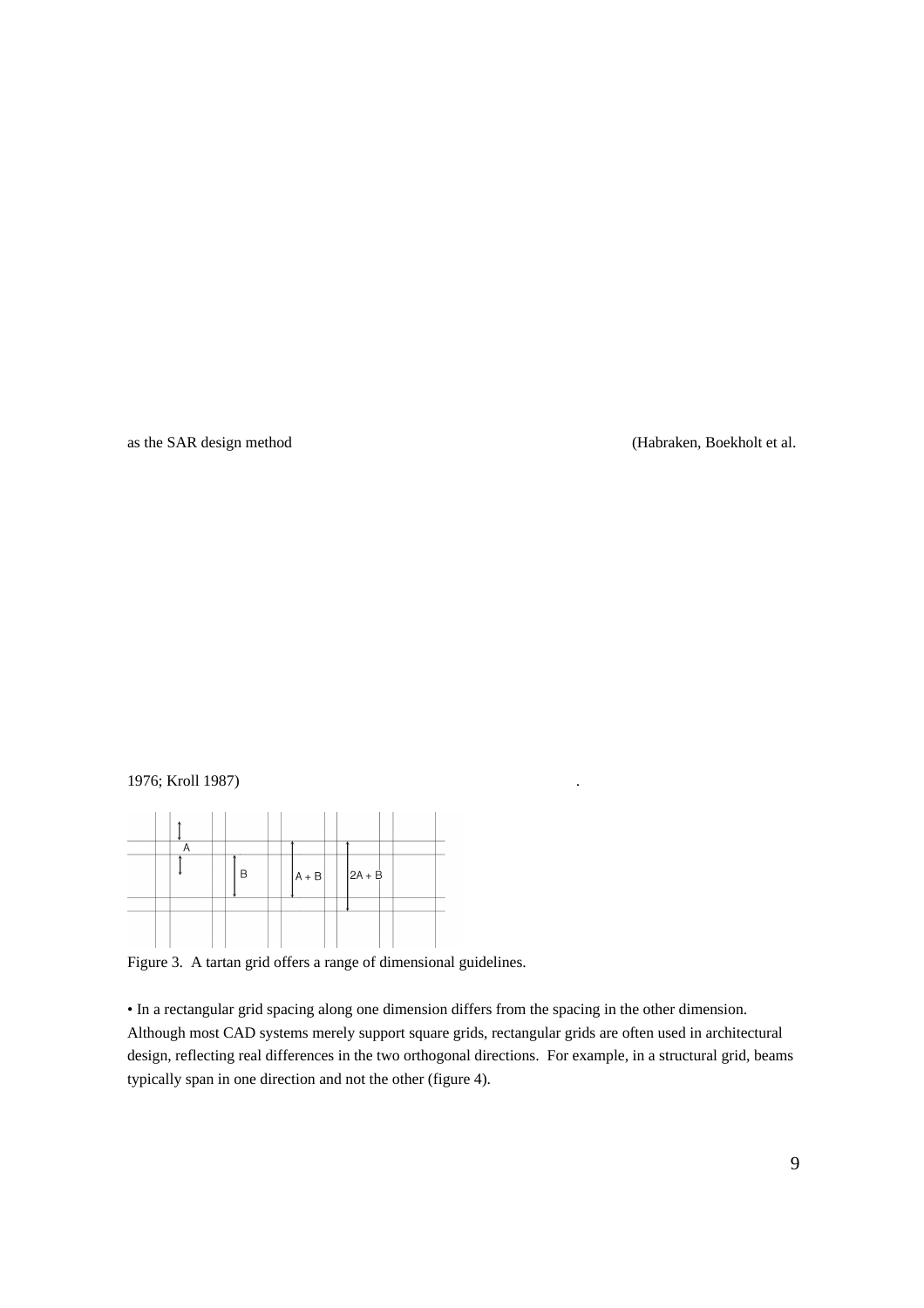

Figure 4. A rectangular grid is usually the basis for post and beam construction.

• Nonrectangular grids such as hexagonal grids, and radial grids are also used, but far less frequently than rectangular ones. Occasionally for amphitheatres and round buildings designers use a radial grid. However, nonrectangular grids are the exception rather than normal building practice.

#### 2.2 assembly rules

Whereas grid position rules are global devices for controlling the positions of components distributed throughout the design, assembly rules are local devices that govern the relative positions of components to one another. Perhaps the most obvious examples of assembly rules are *intra-system* assembly rules—the spatial conditions for putting together components of a single technical system. For example, assembly rules govern the mating of pipes and fittings, electrical conduit and junction boxes, beams and columns, walls and windows. In addition, *inter-system* assembly rules govern connection conditions between components of different systems, for example, the location of conduit with respect to a stud wall or the way infil walls join the components of the structural bearing system.

Components often have slots and notches or other physical cues built in to ensure correct assembly. For example, it is almost impossible to incorrectly assemble a copper pipe with a copper elbow fitting, provided the two have the same diameter. The pipe slides into the fitting a certain distance and then stops. On the other hand, other systems, such as the 2x4 wood framing system, rely on the builder to assemble their pieces correctly according to the system's rules. In any case, an assembly rule describes a set of spatial relations between the components that constrain their positions in three dimensions. This is usually done by describing alignments, offsets, and centerings relative to the components' edges, centerlines, or specific reference points..

# **3. CKB - a program for building construction kits**

CKB is a program for making construction kits of components that know the ways they may be placed and assembled. CKB is a working prototype, implemented in Common Lisp for the Macintosh. It is an object oriented, constraint based program, built using the Common Lisp Object System (CLOS) and Macintosh Quickdraw graphics.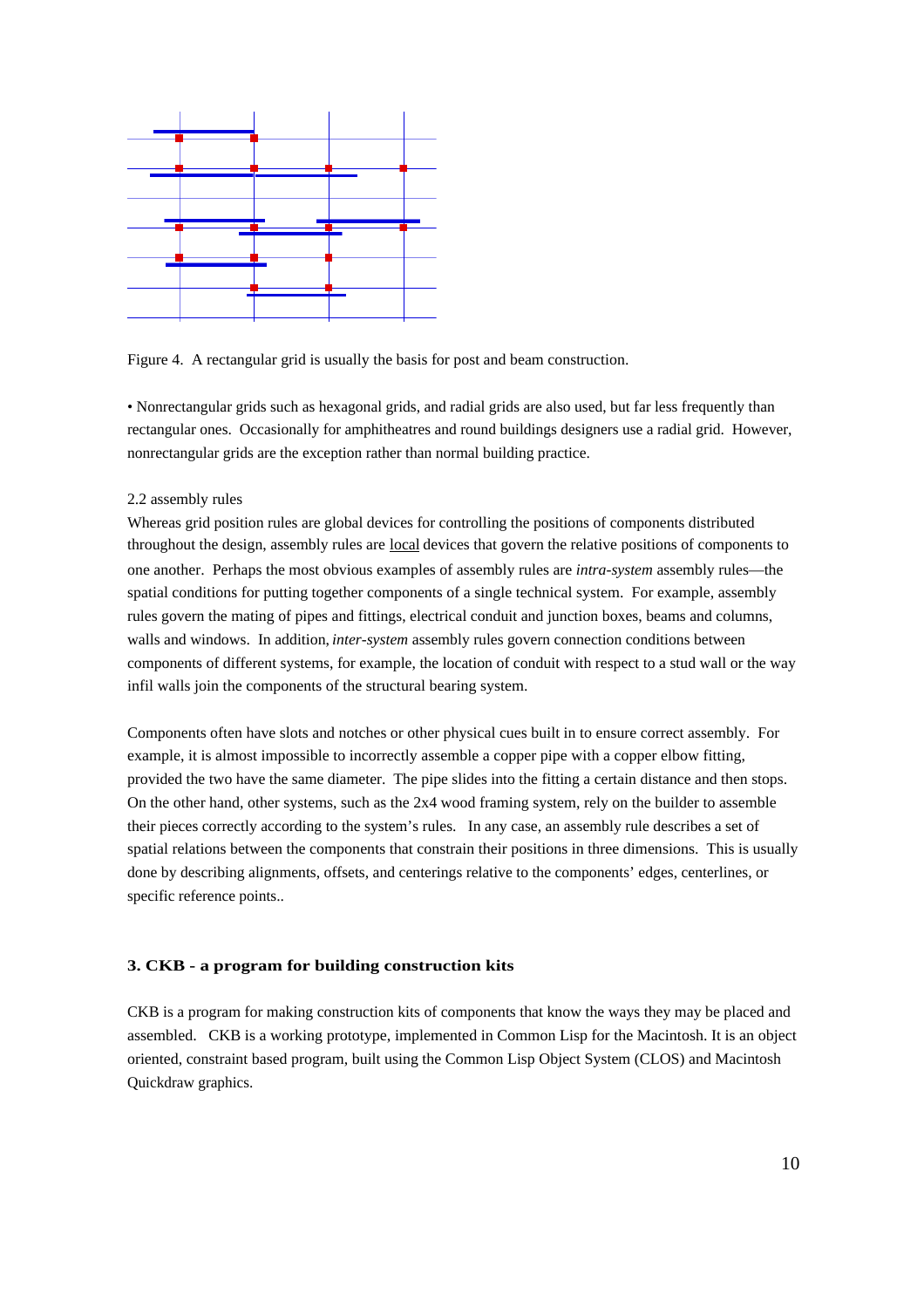CKB operates at two levels, that of system designer and that of end-designer. System designers (like the designers of Lego) define the components of technical systems and their position rules. End-designers (like the child who builds with Lego) deploy the components of technical systems to make designs, but they do not program the position rules that determine their behavior. As its name suggests, the focus of CKB (Construction Kit Builder) is supporting the task of the technical system designer.

A technical system (such as a system of columns and beams or infil walls) is defined by four interacting parts: components, grids, grid positioning rules, and assembly rules. CKB provides the system designer with a simple interface for defining each of these parts of the technical system.

## 3.1 Components

Figure 5 shows CKB's Component Maker window. The display pane shows the current component, and two scrollers at the right display the current technical system and the current component. Two typeins with witness lines (arrows) show the size of the component. The system designer can use a simple drawing editor to enter a shape for the component, or load a shape drawn in another program. If the system designer does not define a shape for the component, then a rectangle is displayed. The system designer can also locate the component's reference point, with respect to which grid-relative rules operate.



Figure 5. Component Maker Window: an Elbow is a component in the Pipe System

Catalog components come with predefined dimensions. The current implementation of CKB does not support components with parametric or variable dimensions, for example, a variable length pipe or an elbow whose dimensions depend on its diameter. (This is admittedly an important feature missing from the current version of CKB.) However, the end designer can modify the dimensions of a component once it is placed in the design.

## 3.2 Grids

Figure 2 shows CKB's Grid Maker window. The display pane shows the current grid selected in the catalog scroller at the right. CKB shows the current grid's horizontal and vertical spacing sequences in editable text displays as well as the grid's horizontal and vertical offsets. The system designer can use the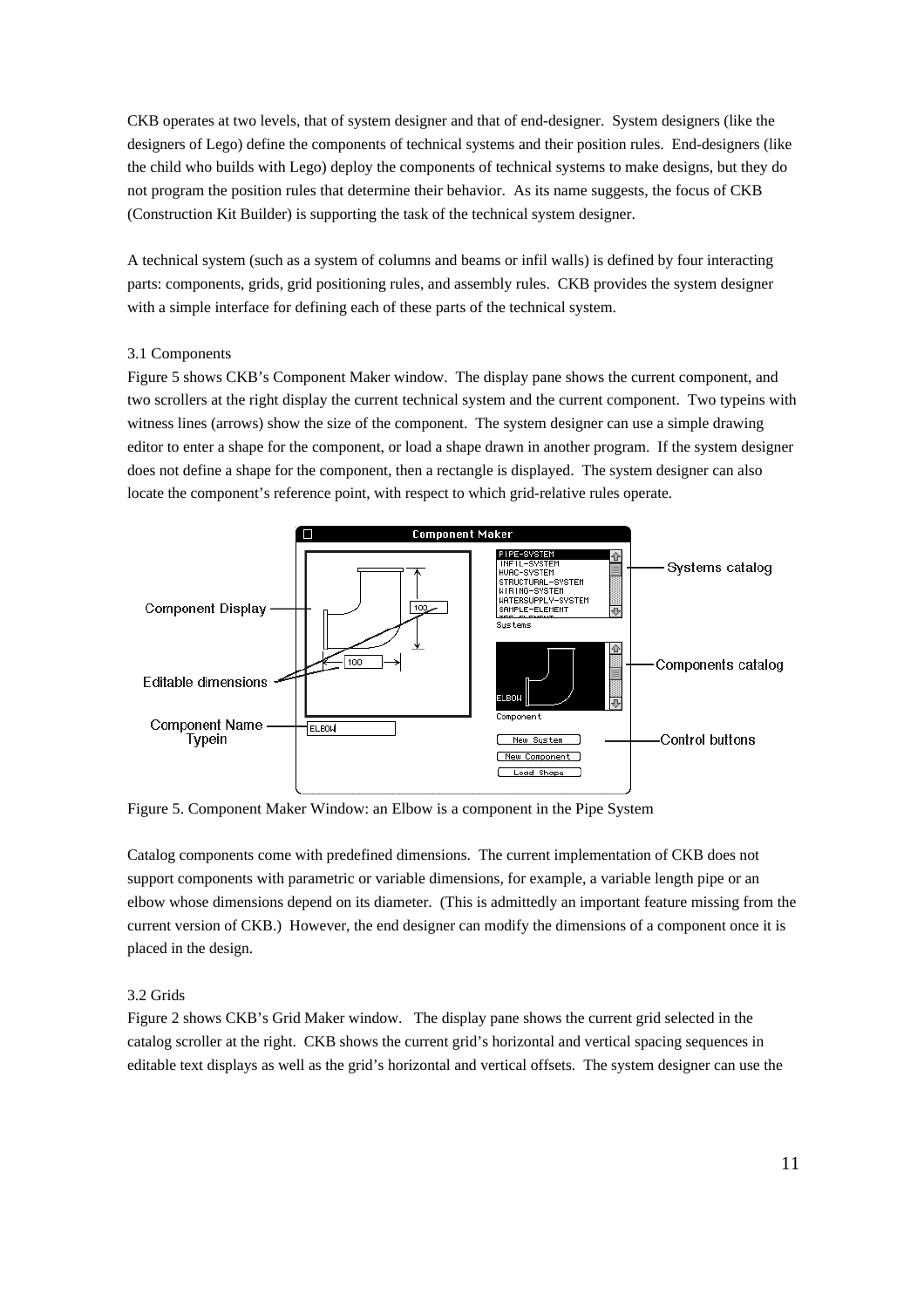spacing sequences and offsets to design a family of associated grids. For example, in figure 6, the designer has made a main square grid and an auxiliary tartan grid to define a zone around each of the main grid lines.



Figure 6. Grid Maker Window: a band grid defines a narrow region around the lines of a larger, square grid.

## 3.3 Grid Rules

Figure 7 shows CKB's Grid Rule Maker, where the system designer defines a grid-relative position rule and associates it with a component. The display pane shows the grid rule with respect to a component (in this case a wiring junction), selected from the system and component catalogs at the bottom of the window. At right is a catalog of previously defined grid positioning rules, a catalog of grids, and a button to define a new grid rule from the current display pane. The system designer can drag the component and observe the current grid rule's behavior. For example, the rule in figure 7 requires wiring junction components to center horizontally on grid lines while remaining vertically within the grid's narrow band.



Figure 7. Grid Rule Maker Window - Wiring junctions must be positioned in the narrow vertical band of the grid, and centered on horizontal grid lines.

CKB supports two kinds of grid position rules: positioning relative to grid lines and positioning relative to the bands between them. These may be combined in various ways. The system designer selects a grid band or grid line to be part of a rule by pointing at it; a rule may specify several grid lines or bands. The 'and/or'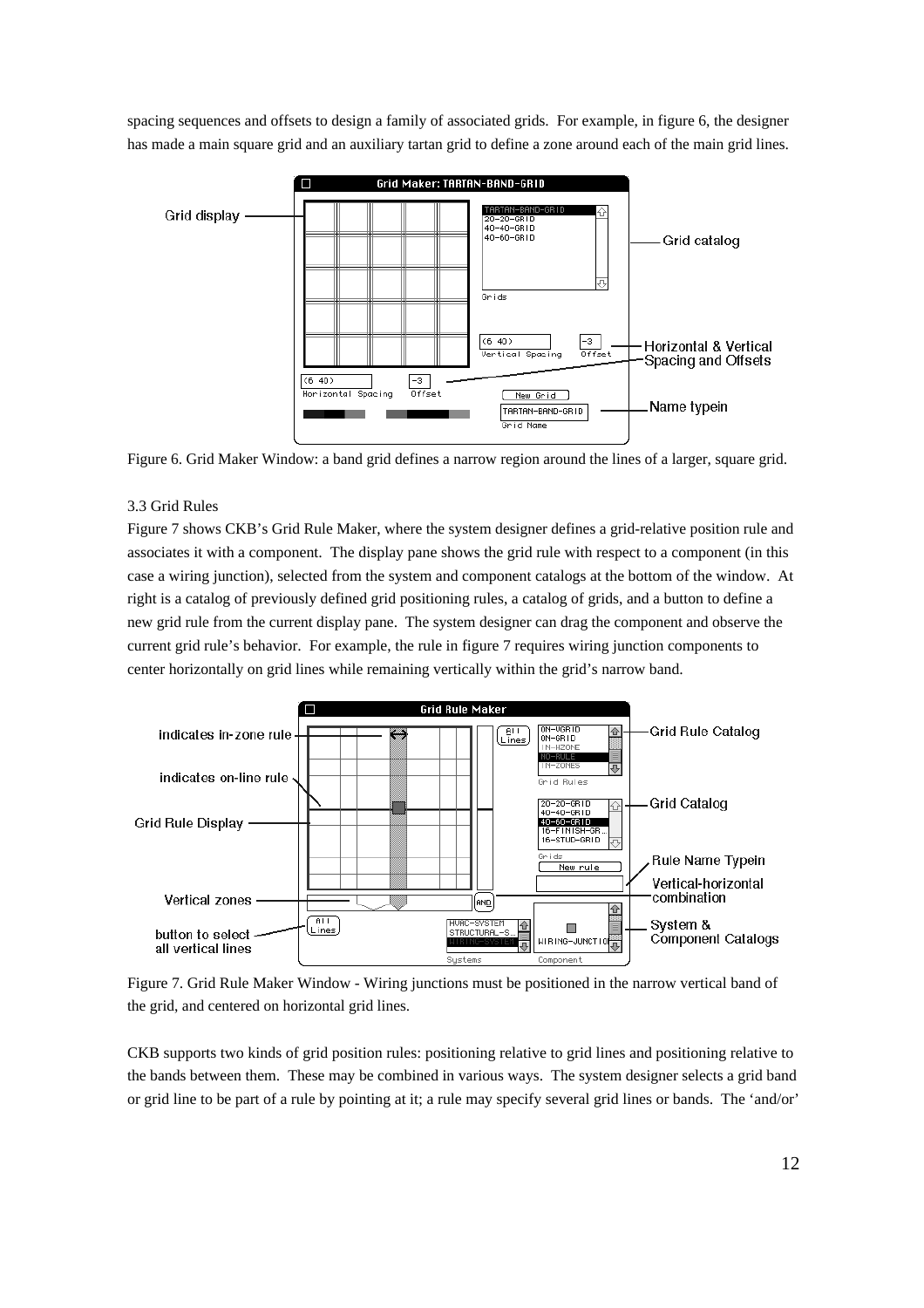button (bottom right of display pane) enables the system designer to specify how to combine the horizontal and vertical components of a rule. Figure 7 shows an 'and' combination: wiring junction components must satisfy both horizontal and vertical position constraints. Or, for example, suppose the system designer specifies a grid rule using horizontal and vertical narrow bands. The 'and' combination would require components to be positioned only in the small squares where the bands cross, while the 'or' combination would allow components to be placed in either vertical or horizontal bands.

## 3.4 Assembly Rules

Figure 8 shows CKB's assembly rule maker window. The display pane shows two components, selected from the system and component catalog scrollers at the bottom. The current assembly rule (named PIPE-ELBOW-ASSEMBLY), illustrated in the display pane by offset arrows and alignment lines, was selected from the scroller at the right. The system designer can add new rules, change rule names, and associate rules with components using the buttons at the right below the assembly rule scroller.



Figure 8. Assembly Rule Maker Window.

The system designer constructs an assembly rule by direct manipulation, dragging the two components in the display pane to define the rule's spatial relation. CKB instantiates a pair of horizontal and vertical offsets that describes the configuration, choosing by default the nearest outside edges of the two components. These offsets are displayed as witness lines (arrows showing dimension and alignment) in the Assembly Rule Maker display pane. The system designer can modify the assembly rule by selecting and operating on these witness lines.

The designer can modify the new assembly rule in several ways. (1) By selecting a witness lines and deleting it the designer removes one of the offsets, enabling the component to move freely in one dimension while remaining fixed in the other. (2) By selecting a witness line and performing the "set interval" operation, the designer can change a fixed offset to an interval, enabling the component to move freely through a limited range. (3) By selecting an offset and performing the "change reference position" operation the designer can change an edge offset to a center alignment or to an arbitrary reference position on the component, or change the selection of edges from which offsets are calculated.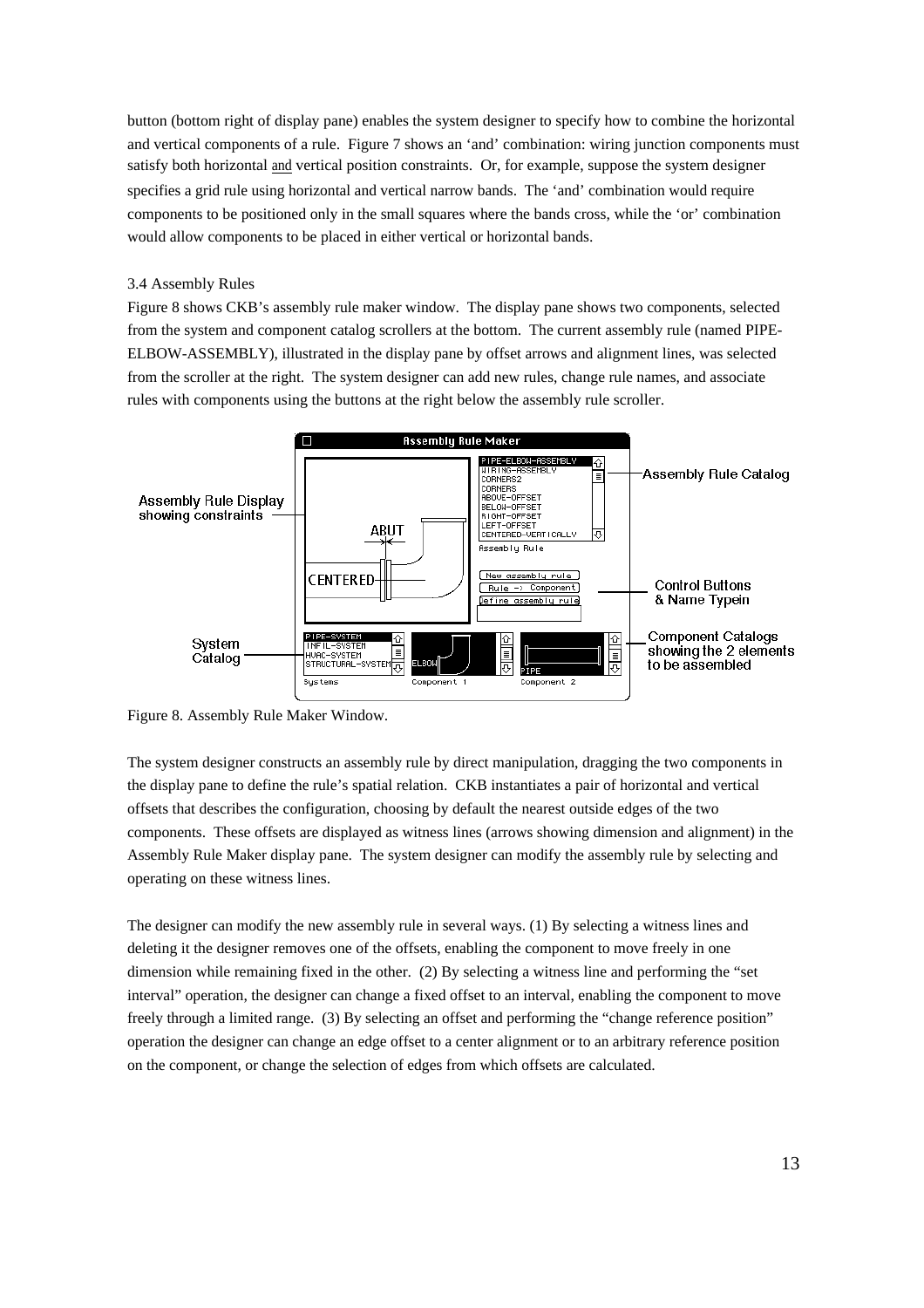After constructing an assembly rule the system designer can associate it with the pair of components (with the 'Rule —> Component' button in figure 8). This step is important, for assembly rules are only available for components if the system designer explicitly says so.

#### 3.5 The end designer's view

The layout window (figures 9 and 10) is the end designer's view of CKB. An underlay drawing may be placed beneath the grid or grids in the layout. The scrollers at the left display catalogs of systems and components, assembly rules, grids, and grid position rules. The end designer may not alter the definition of a technical system, only view its various rules; therefore often the catalogs merely provide feedback to the end designer as to the currently operating grid, grid-rule, and assembly rule.

Below are two examples of using CKB to design within a technical system. The first illustrates the use of grid positioning rules to coordinate the layout of materials in a stud wall. The second example illustrates the use of assembly rules in connecting a pipe layout.



Figure 9. End designer's view—grid position rules keep the studs on 16" centers, the windows between them, and the plyboard in the bands of an outer tartan grid.

In figure 9 an end designer is working with the components of a stud wall system. When the stud wall system is selected, CKB displays the 16" square grid (dark grid lines) associated with that system, and the grid positioning rule that locates studs on 16" centers. After placing 2x6" studs and a 6x6" corner piece (which snap into place on the 16" grid), the designer then placed narrow windows between some of the studs, and plyboard to finish the outside of the walls where there were no windows. The windows' grid rule centers them along their length on the 16" grid lines, and centered in the bands between the 16" lines in the other direction. When the designer selects the plyboard, CKB introduces another grid to the layout, (shown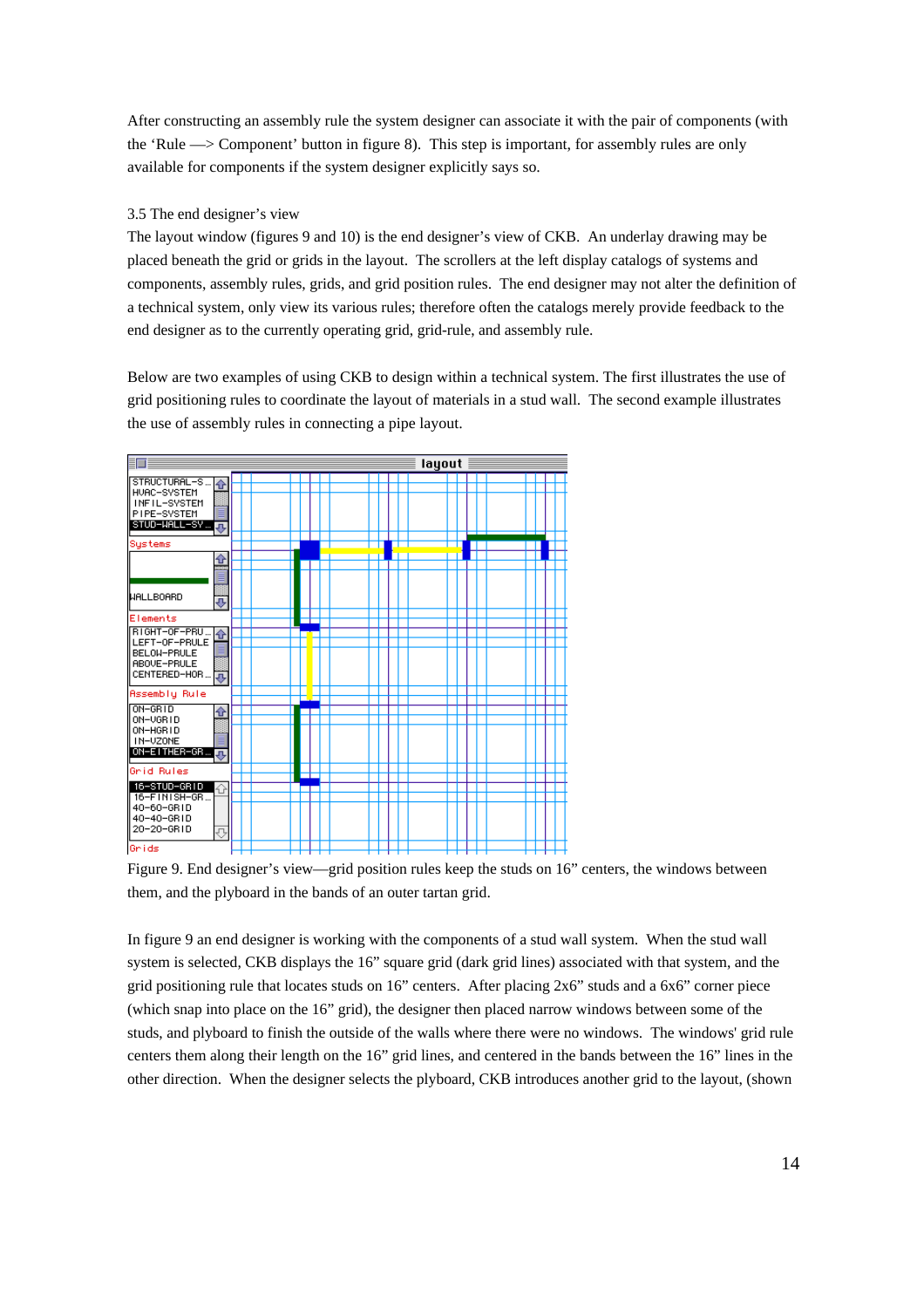in light gray ) which provides bands for material on either side of the studs. The plyboard snaps into place in these bands to make the outer shell of the wall.



Figure 10. End designer's view— grid rules keep the pipes and fittings in the narrow bands and assembly rules ensure they join properly.

In figure 10 an end designer is assembling a layout of pipes, fittings, and fixtures. As with the previous example, when the designer selects the pipe system CKB displays the tartan piping grid. The system designer has programmed pipes to remain in the narrow bands, so this grid rule positions the pipes and fittings As the end designer drags each fitting, fixture, or pipe it snaps into the nearest narrow band. Then if the new component is near to a component already in the design, then CKB tries to find an assembly rule to join them. If none do, CKB lets the end user continue to drag the component. If any assembly rules can join the two components in their current orientations these become immediate candidates. If only one assembly rule is viable then the rule is applied and the components joined. If more than one rule is viable, then CKB filters them further to see which assembly rule most closely matches the current spatial relation of the two components and then applies that rule. If the program cannot decide, it leaves the choice to the end designer, who must select an applicable rule from the assembly rule scroller. The pipes, fittings, and fixtures snap together according to the assembly rules that the system designer has previously specified.

If the end designer brings together two components for which there are no legal connections, (e.g., a water pipe and a doorknob) then CKB simply does not provide assembly options. The end designer is still free to place the two components in close proximity (assuming no grid position rules prohibit it) but CKB will not assemble them.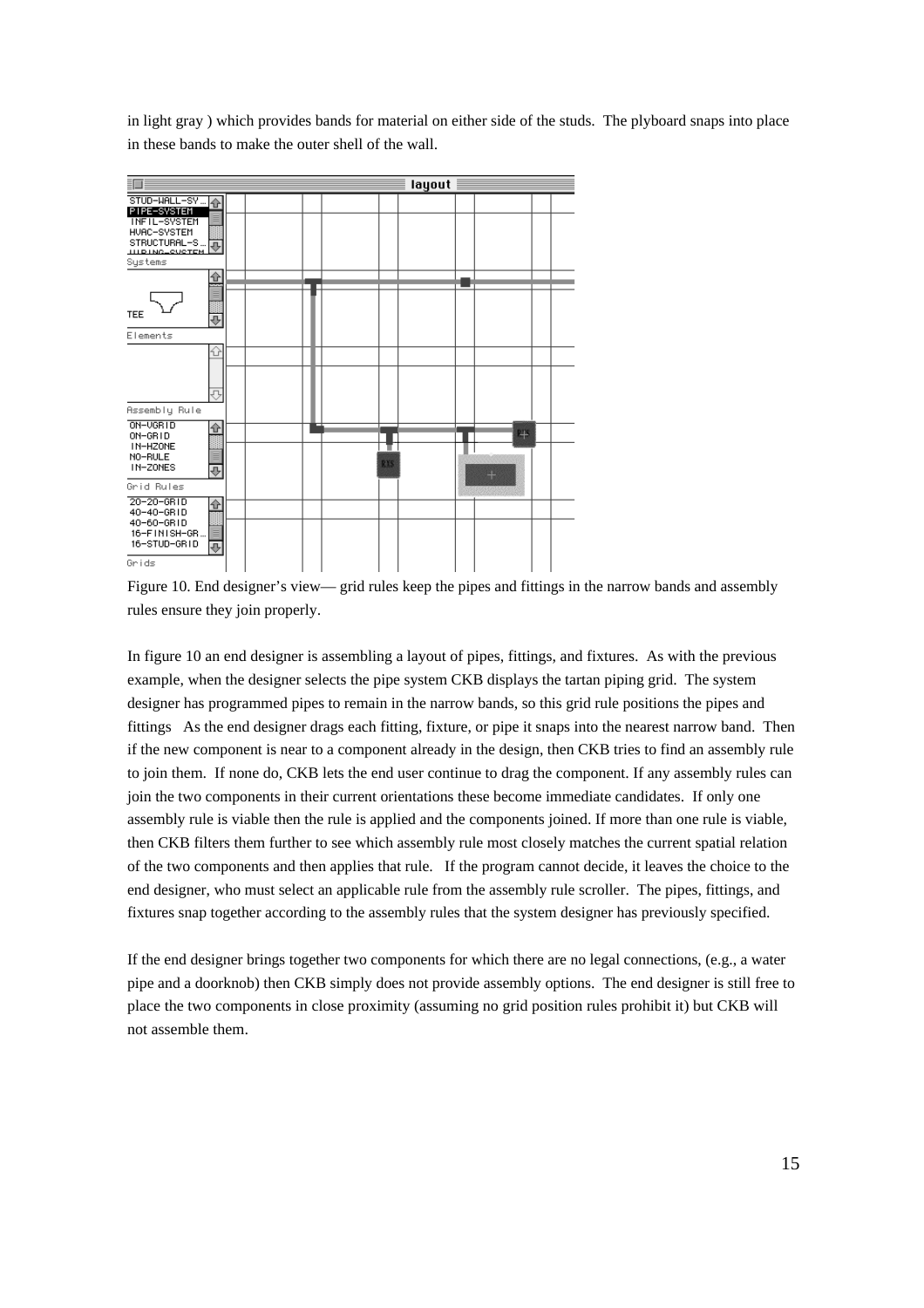#### **4. Implementation**

The implementation of CKB follows a straightforward object oriented, constraint based approach. CKB provides CLOS classes for the four parts of a technical system, and the various 'Maker' windows provide an interface for the system designer to construct and extend the class hierarchy. The key slots of these classes are described below.

| Component:                | Grid:                     | Assembly Rule:          | Grid Position Rule:           |
|---------------------------|---------------------------|-------------------------|-------------------------------|
| Reference-point           | <b>Horizontal Spacing</b> | Component-1             | <b>Horizontal Type</b>        |
| <b>Grid Position Rule</b> | <b>Vertical Spacing</b>   | Component-2             | <b>Vertical Type</b>          |
| Grid                      | <b>Horizontal Offset</b>  | Horiz Relative Position | And/Or Combination            |
| <b>Assembly Rules</b>     | Vertical Offset           | Vert. Relative Position | <b>Horizontal Lines/Bands</b> |
| Applicable Asbly Rules    |                           |                         | Vertical Lines/Bands          |

Table 1. Key slots of the four CKB classes.

The *reference-point* of each component (table 1-a) is its 'hot spot', or the position used when placing the component relative to a grid line. This slot value defaults to a function that computes the component's center. Each component also contains *grid* and *grid position rule* slots. If these two slots are filled, an instance will obey that grid position rule with respect to that grid. In a similar fashion, each component has a slot called *assembly rules* that lists the assembly rules that constrain its position. The value of the *applicable assembly rules* slot determines which assembly rules can be used with the component (discussed further below). Of course, components also have slots for their position, orientation, color, and other display characteristics but for simplicity these are not shown in Table 1.

Each grid has slots that determine its *horizontal* and *vertical spacing* and *offsets* (table 1-b). Each assembly rule has two slots *component-1* and *component-2* that point to the components it joins (table 1-c). In addition, the *horizontal* and *vertical relative position* slots determine the actual spatial relation of the two components; these slots are filled with functions that compute the horizontal and vertical positions of one component from the other.

Each grid position rule has slots *horizontal type* and *vertical type*. (table 1-d) These slots are filled with an indicator, either 'in-band' or 'on-grid-line', which determine the behavior of the rule. The *and-orcombination* slot determines how the horizontal and vertical parts of the rule interact. The *horizontal* and *vertical-lines/bands* list the lines or band positions for a component constrained under the rule.

Essential to CKB's implementation is the way instances of the grids, components, grid rules, and assembly rules are connected. Figure 11 shows schematically how CKB repesents the connection between a pipe and an elbow. Each component points to a grid and grid positioning rule. The two components belong to the same system so they have the same grid and grid rule (though this is not strictly necessary). Both components also point to the assembly rule that joins them, and the assembly rule points back to the two components.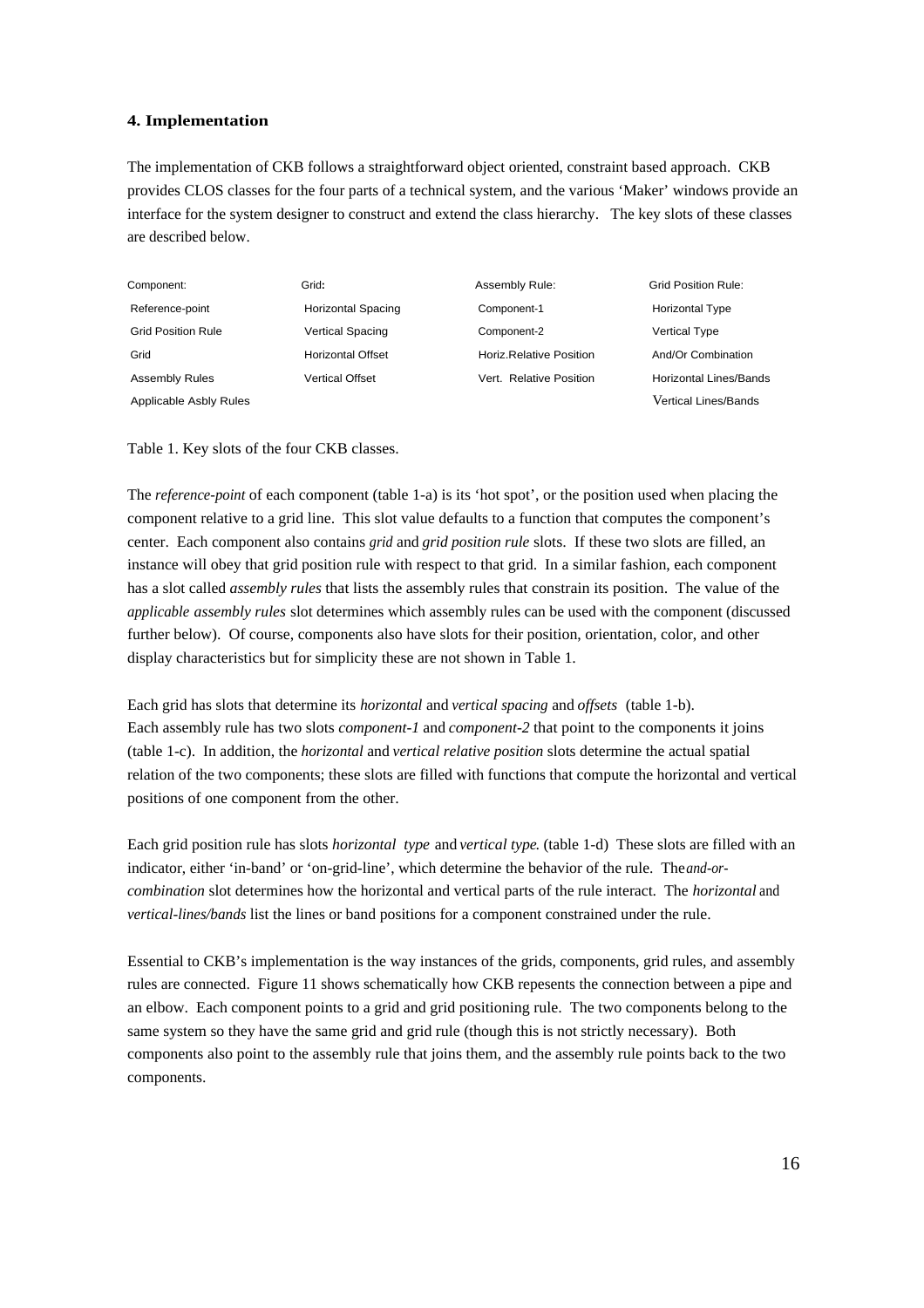

Figure 11. Connections among instances of a component, grid, and position rules

CKB's layout editor determines what assembly rule to use by looking on a list stored in the *applicable assembly rules* slot in each candidate component (see table 1-c). An assembly rule can only join two components if the rule appears on both components' lists, and if the two components are in the correct orientations. When the end designer brings one component near another to join them, CKB searches to see whether any assembly rules apply.

Simple constraint machinery carries out CKB's rule governed positioning behavior. The constraint managing routines (1) ensure that components remain correctly placed according to their grid relative positioning rules and (2) propagate changes in the positions of components assembled together. The constraints involved in grid and assembly rules involve only linear inequalities and integer rounding.

Each position rule is implemented as a function that converts raw coordinates to comply with the constraint. As the designer drags a component with the mouse, the function computes its modified position according to the rules constraining the component. The grid rule that centers a component on grid crossings converts raw component coordinates using a function based on the grid spacings in grid  $g_1$ :

 ${x<sub>actual</sub>, y<sub>actual</sub>} = (g$ -rule<sub>crossings</sub> g<sub>1</sub>  ${x<sub>raw</sub>, y<sub>raw</sub>}$ 

When the component is assembled with other components, then the assembly rules also provide functions to modify the component's position, in a similar way to the grid rules. An assembly rule relates two components: therefore it encapsulates two complementary functions, each computing the position of one components in terms of the other. For example, the rule for two components  $c_1$  and  $c_2$  assembled with abutting left and right sides comprises two complementary functions for computing the coordinates of c1 and  $c_2$ :

> c<sub>1:</sub> {x<sub>actual</sub>, y<sub>actual</sub>} = (a-rule<sub>right-abut</sub> c<sub>2</sub> {x<sub>raw</sub>, y<sub>raw</sub>}) c<sub>2</sub>: { $x_{actual}$ ,  $y_{actual}$ }= (a-rule<sub>left-abut</sub> c<sub>1</sub> { $x_{raw}$ ,  $y_{raw}$ })

These various functions that modify a component's position are composed, with global (grid) positioning rules operating first, followed by local assembly rules. The order of composition is the order in which the parts were assembled. For example, the expression below computes the actual coordinates  $\{x_{\text{actual}}\}$ ,  $y_{\text{actual}}$  of the reference point of a component  $c_3$ , given the initial coordinates  $\{x_{\text{raw}}, y_{\text{raw}}\}$  subject to its assembly with two components  $c_1$  and  $c_2$  and its placement relative to two grids  $g_1$  and  $g_2$ .

 $c_3$ : {x<sub>actual</sub>, y<sub>actual</sub>}= (a-rule<sub>1</sub> c<sub>1</sub>, (a-rule<sub>2</sub> c<sub>2</sub> (g-rule<sub>2</sub> g<sub>2</sub> (g-rule<sub>1</sub> g<sub>1</sub>... {x<sub>raw</sub>, y<sub>raw</sub>}))))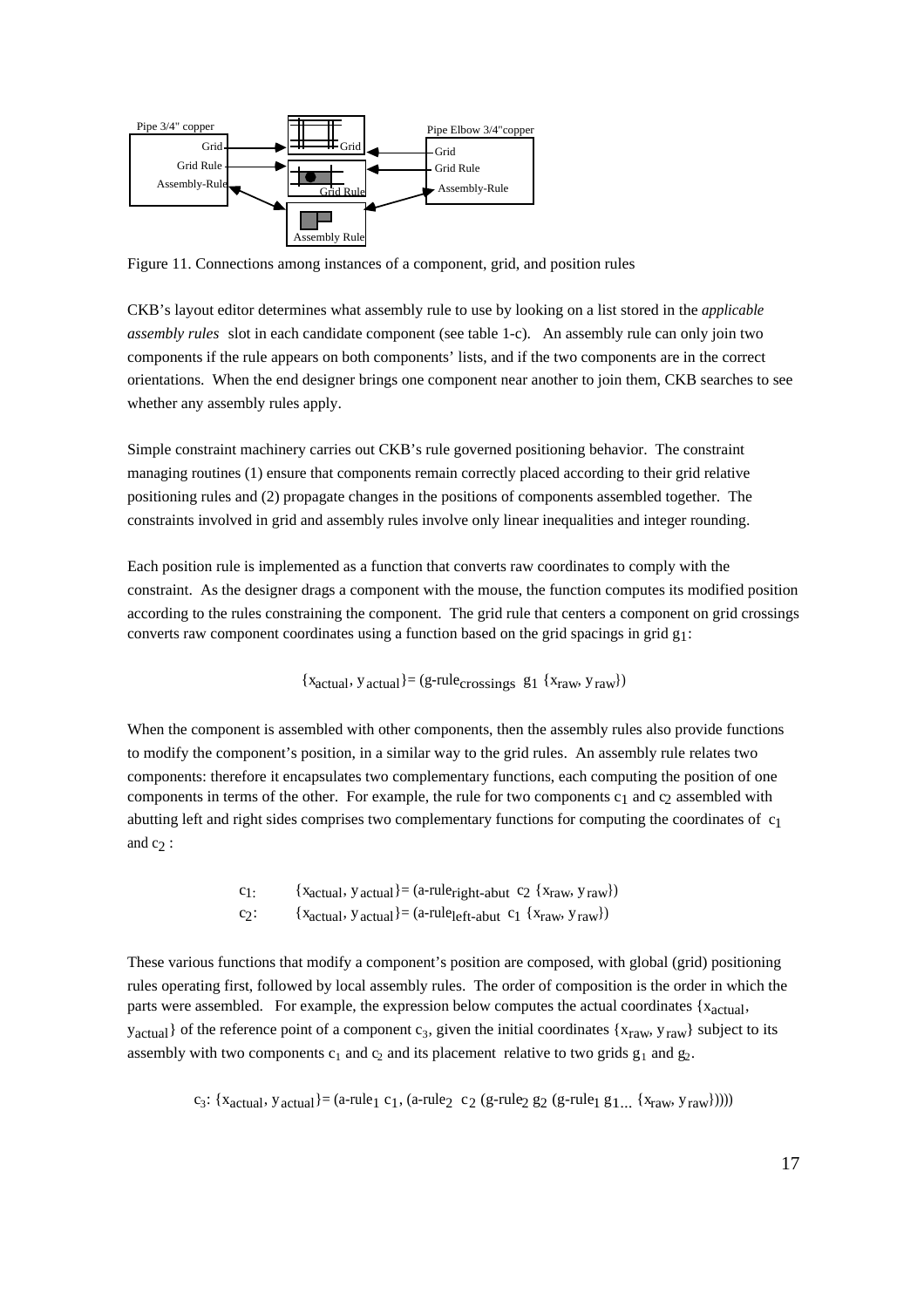Each component maintains a list of co-dependent components with which it is assembled so that when the end designer moves one component, CKB updates the others as necessary, propagating the change in standard constraint based fashion. As each component is updated, its position is again run through the modifying function to ensure compliance with other constraints.

Conflicts are possible among the various positioning rules that apply to a component. There are three opportunities for detecting a conflict among rules: (1) when the technical system designer sets up grid and assembly rules for a component (system definition time); (2) when the end user assembles a new component into an existing layout; and (3) when the end designer selects and moves a component. CKB's current implementation does not detect all potential conflicts between grid-relative and assembly rules at system definition time. However, CKB does help avoid conflicts during system definition. It prevents the system designer from assigning a grid relative rule that is incompatible with a component (e.g, because the component is larger than the space the rule would allow it). During layout, the constraint propagating functions detect and handle conflicts among assembly rules and grid position rules. The layout editor will not apply a new assembly rule or move a component if the action will result in a position for the component inconsistent with any of its rules.

#### **5. Related Work**

N. John Habraken has developed the theoretical framework from which CKB follows. His *General Principles about the Way Built Environments Exist*

(Habraken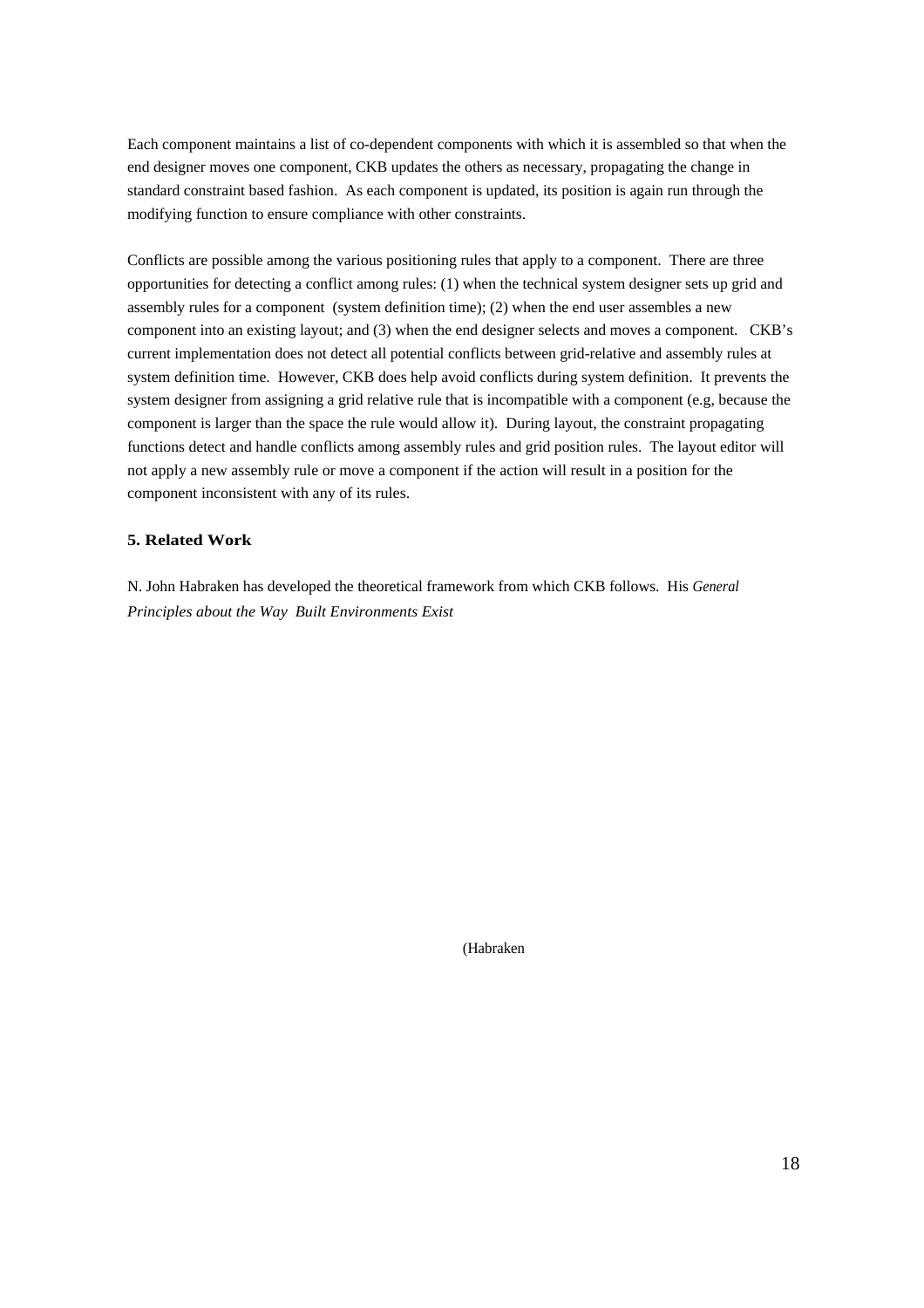1979) made the deceptively obvious observations in section 1.1 about selection and positioning decisions. The SAR design methods

(Habraken, Boekholt et al.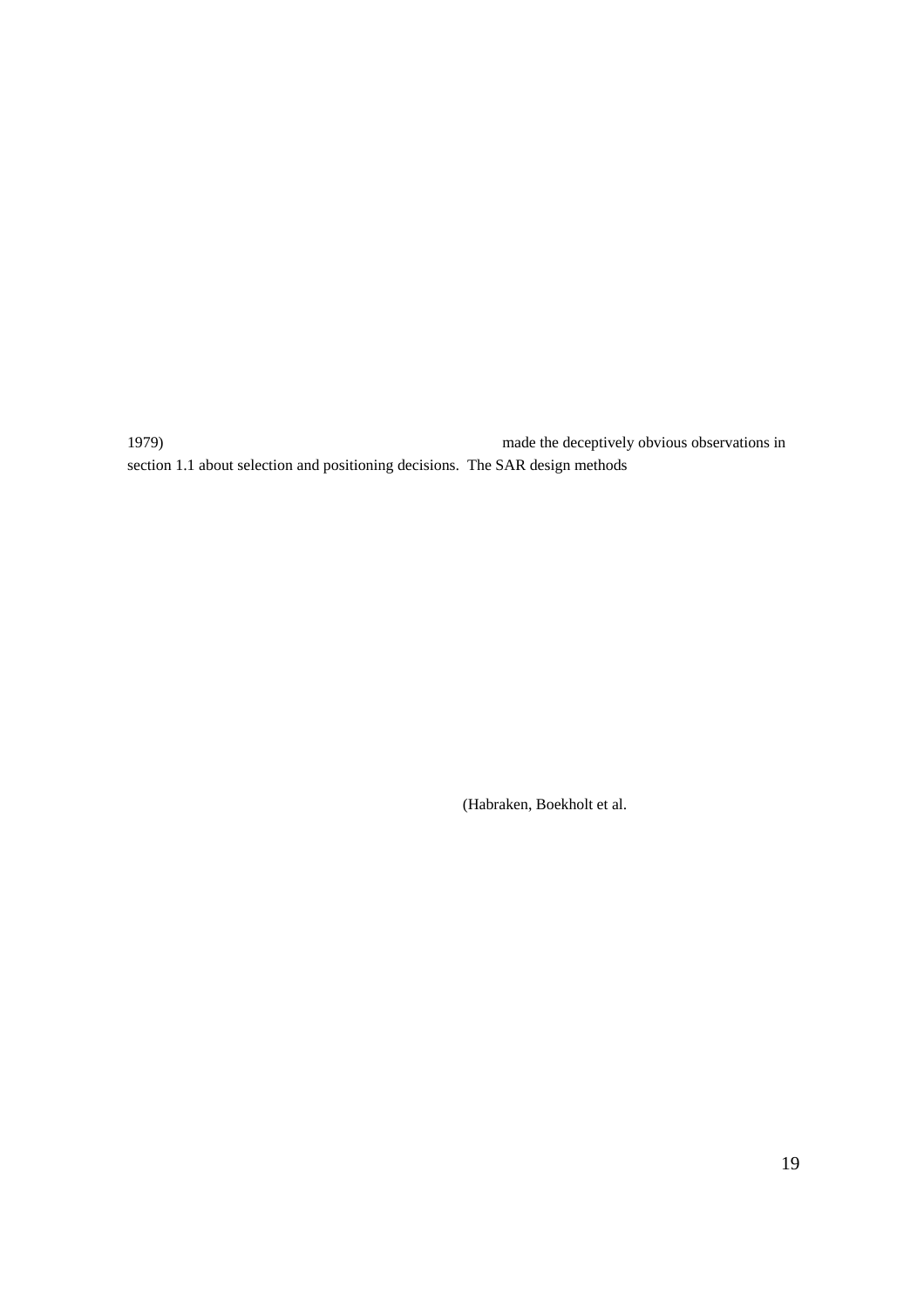1976) of the 'sixties and 'seventies and the recent

Matura™ system (Matura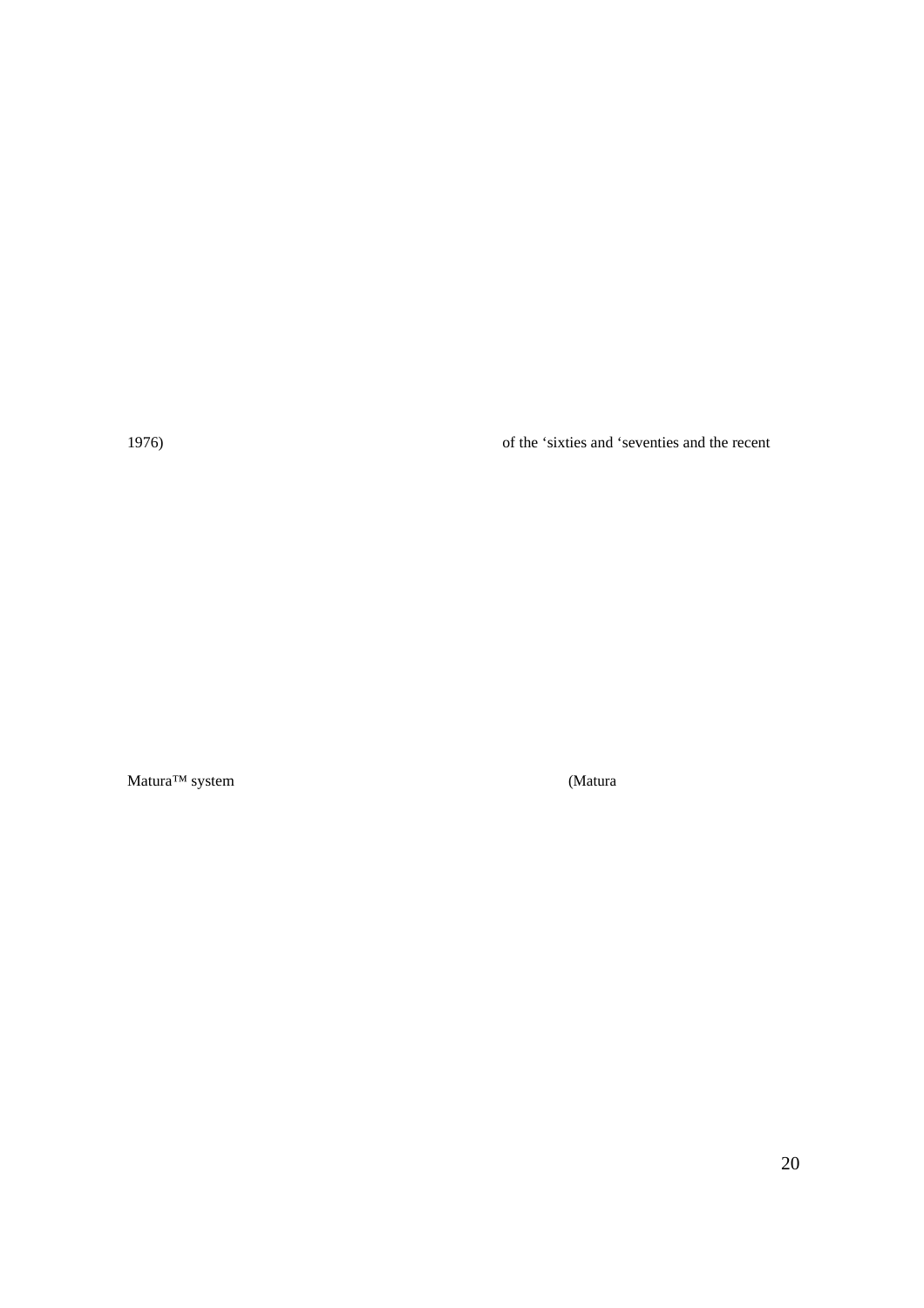) for dwelling infil are based on these observations, and provide numerous examples of the uses of grids and zones in design, as well as the value of working explicitly according to rules that govern the position and dimensions of components. Wouter Habraken's

MaturaCAD/S program (Habraken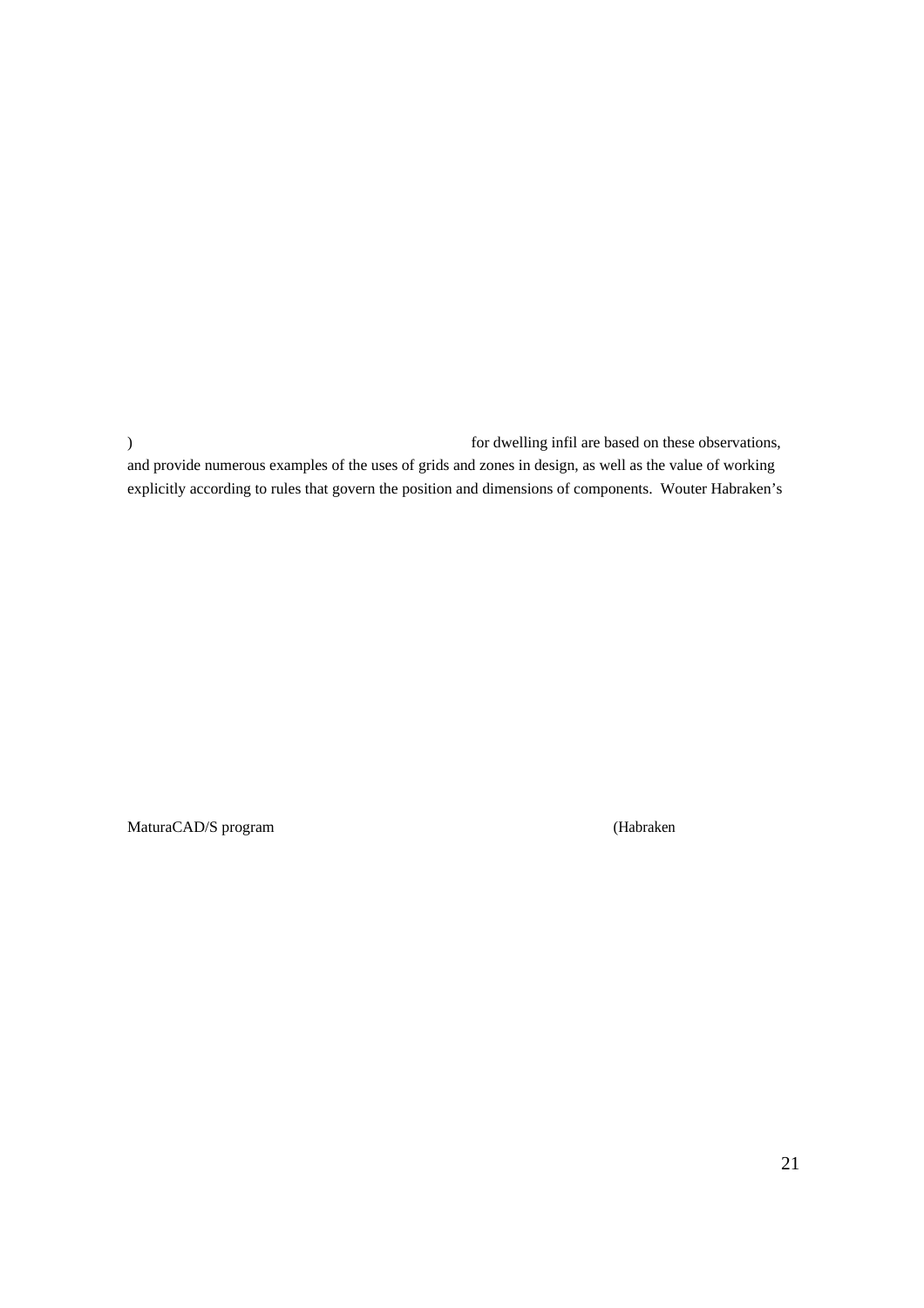1994) which supports design using the Matura™ system, is a good example of the kind of highly specialized technical system editor that could be built within CKB.

Coordination of components in a dimensional system is an old idea in computer aided design, yet surprisingly modern systems do not take advantage of it. Mitchell

(Mitchell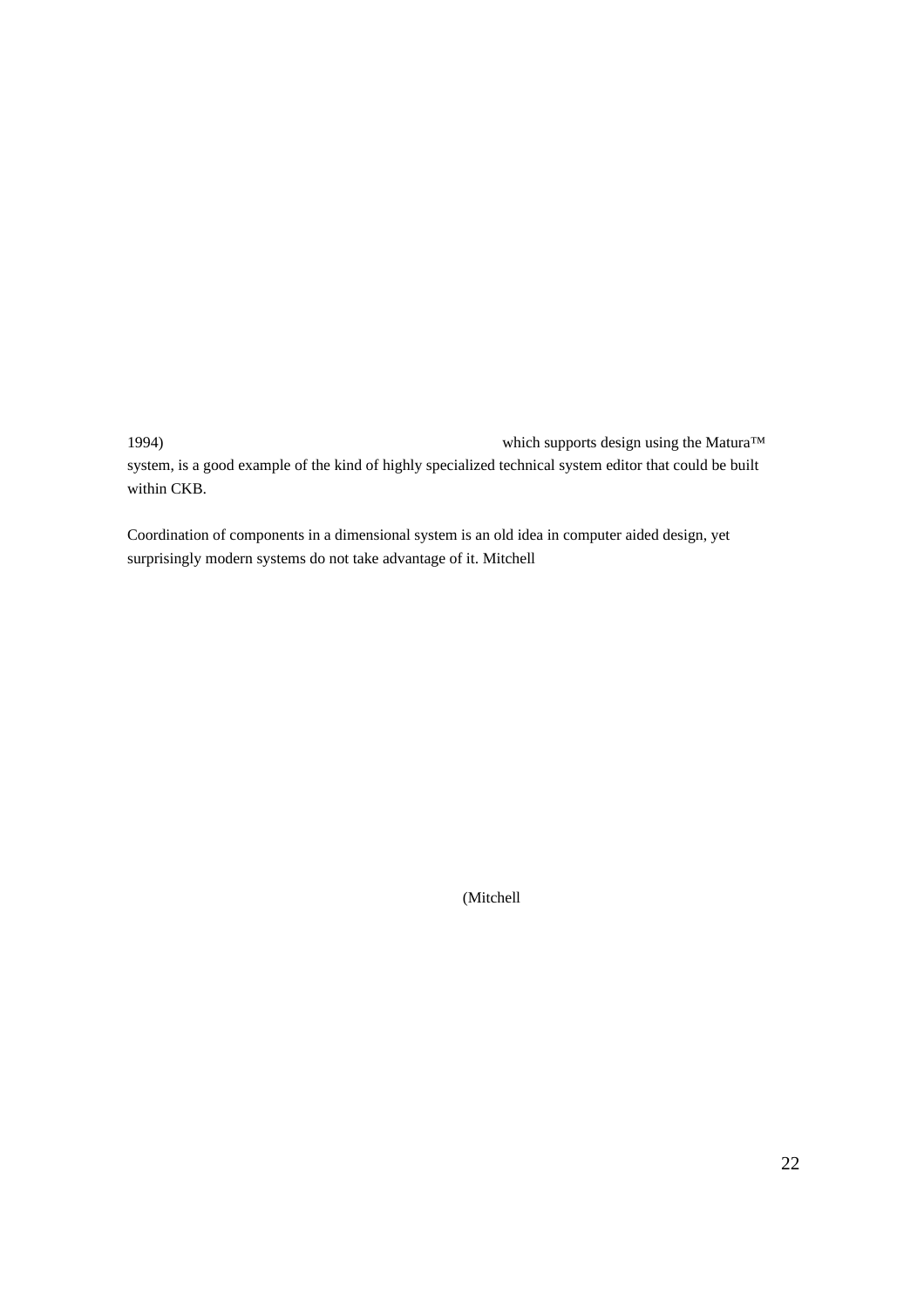1977) (p 243) mentions associating position rules with components and describes two CAD systems. The Harness program for hospital design employed automatic positioning of structural members according to a modular

system (Jacobsberg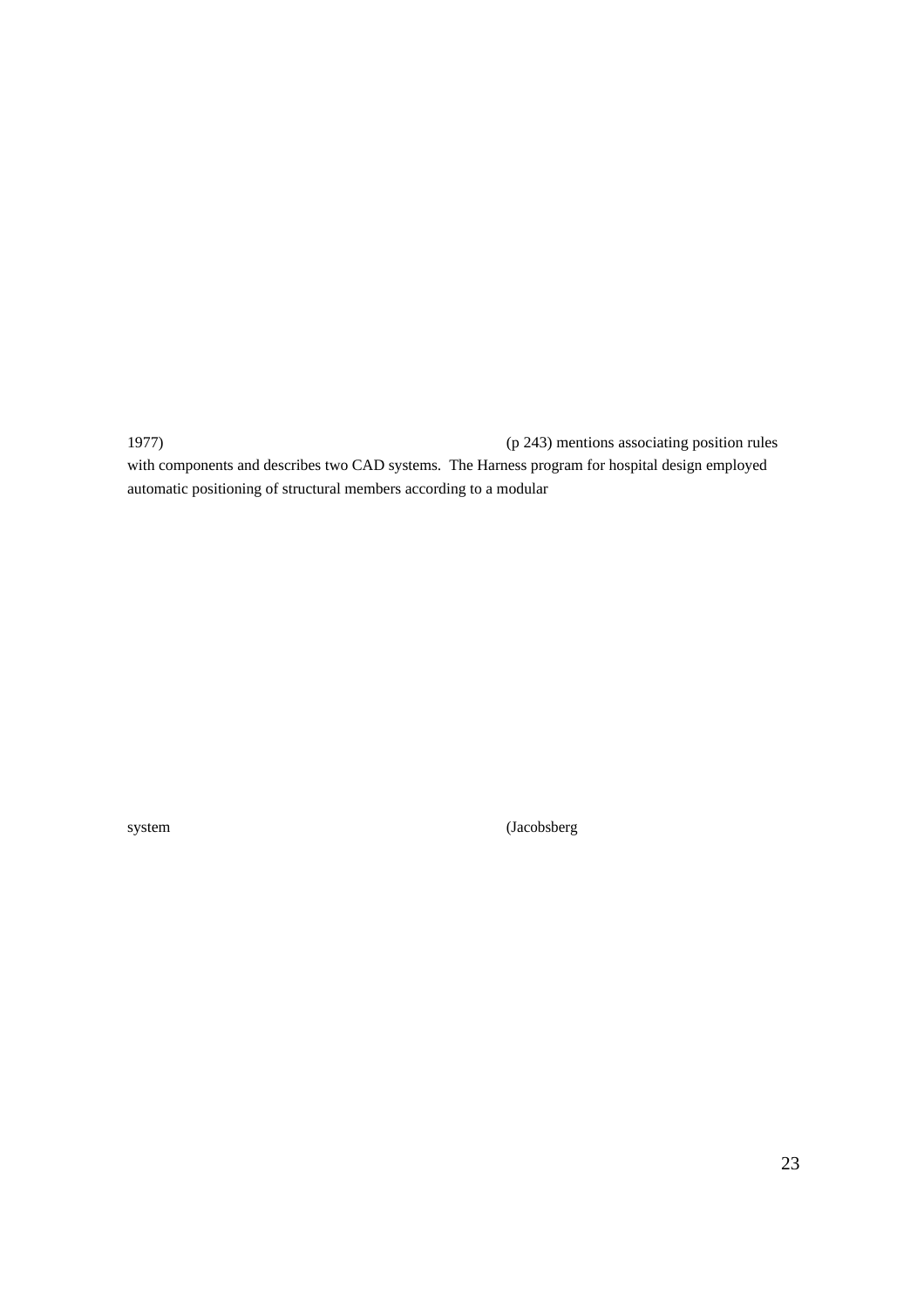1975) . Likewise, the OXSYS system performed automatic detailing of components once a plan was determined

(Hoskins 1973; Richens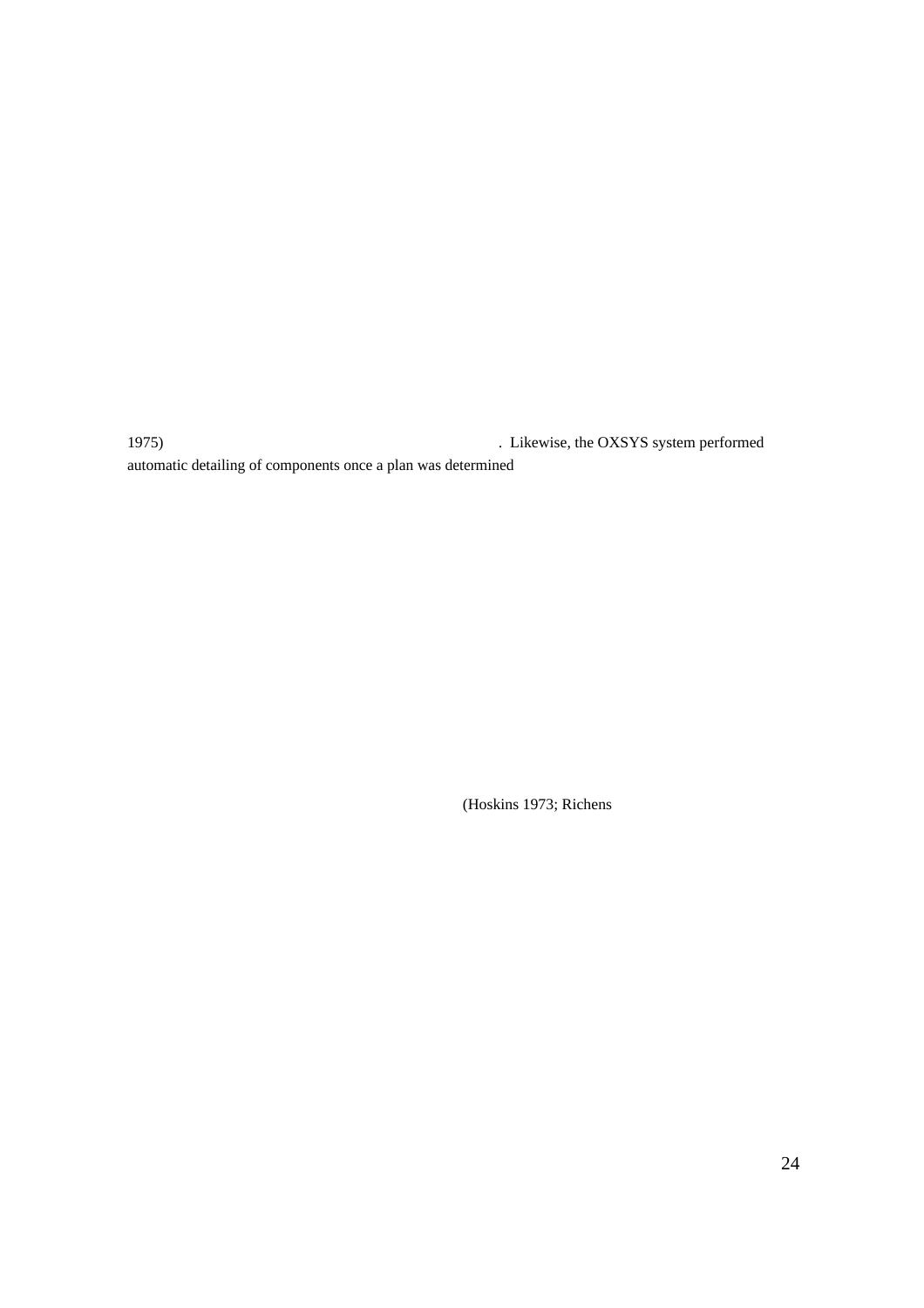1974) . However, both these systems operated with a predefined building system written in to the program, rather than allowing the designer to specify the rules for locating components. Despite such promising early efforts, CAD systems today (e.g., AutoCAD) do not support component coordination in any straightforward manner.

Building models, in which a single representation of the components of a design generates views for diverse purposes have been a central theme in CAD research

(Eastman, Lividini et al. 1975; Björk 1992; Eastman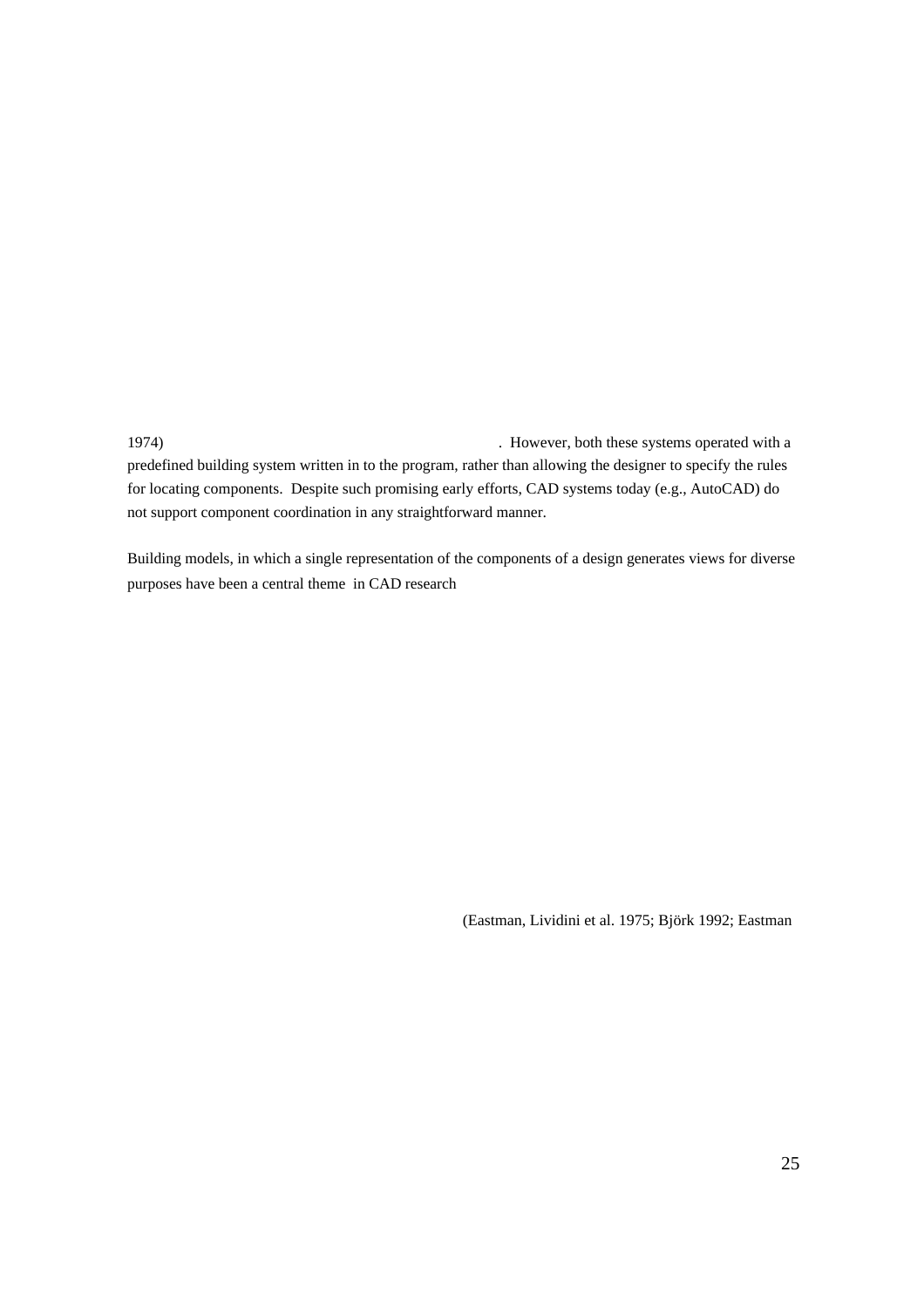1992; Harfmann and Chen 1993) **.** The A4 system

(Hovestadt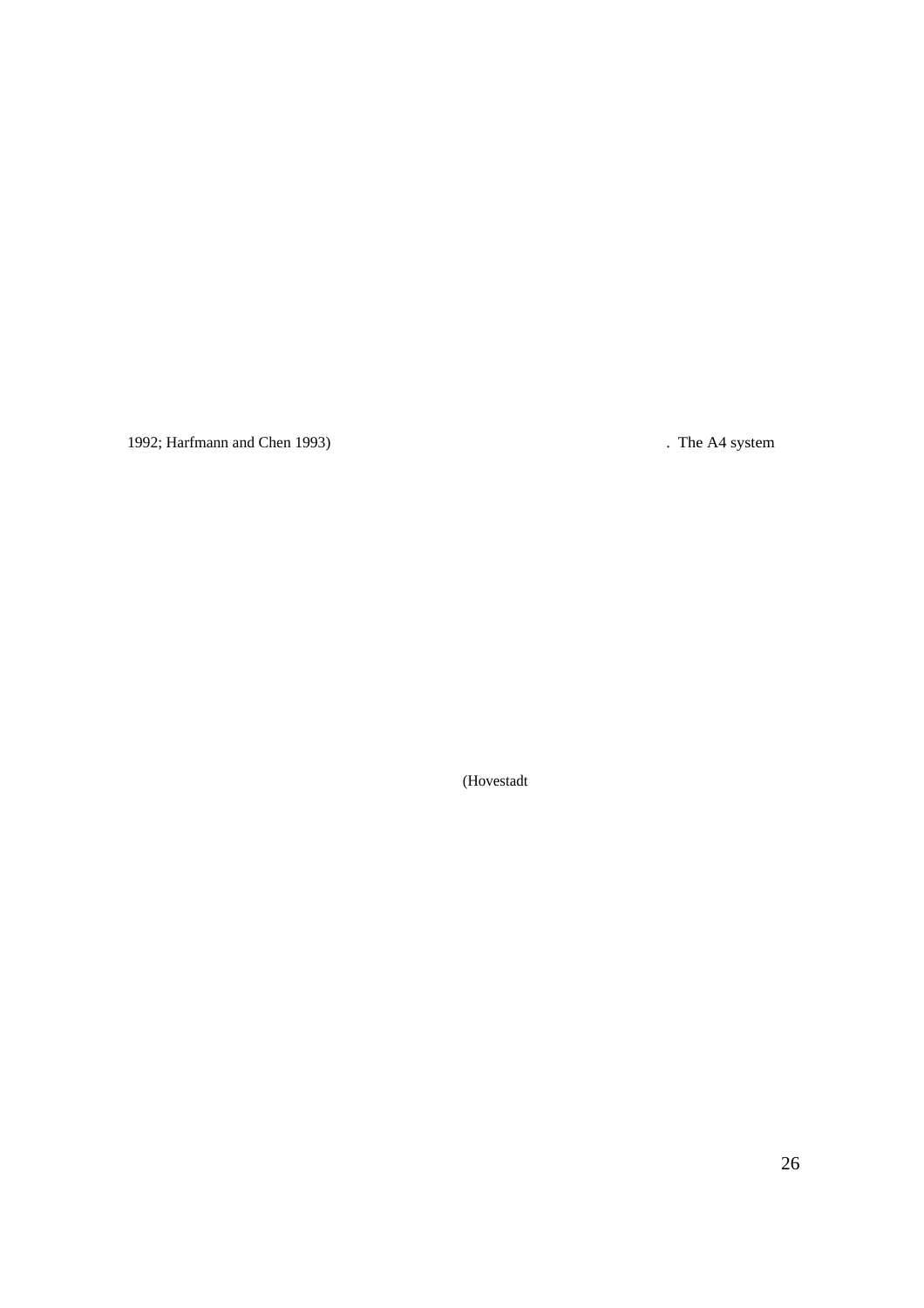1993) , initially derived from Fritz Haller's modular construction kit MIDI and arrangement methodology ARMILLA, addresses some of the same issues as CKB, especially spatial coordination of mechanical systems and building services. Within this framework CKB can be viewed as managing semantic information about placement and assembly conditions attached to the various components. However, most building models do not make CKB's conceptual distinction between technical system designer and end designer.

CKB uses constraint programming techniques to enforce and maintain position rules. Constraint based approaches have been developed for many CAD domains, especially assembly planning and kinematics for

mechanical engineering (Kramer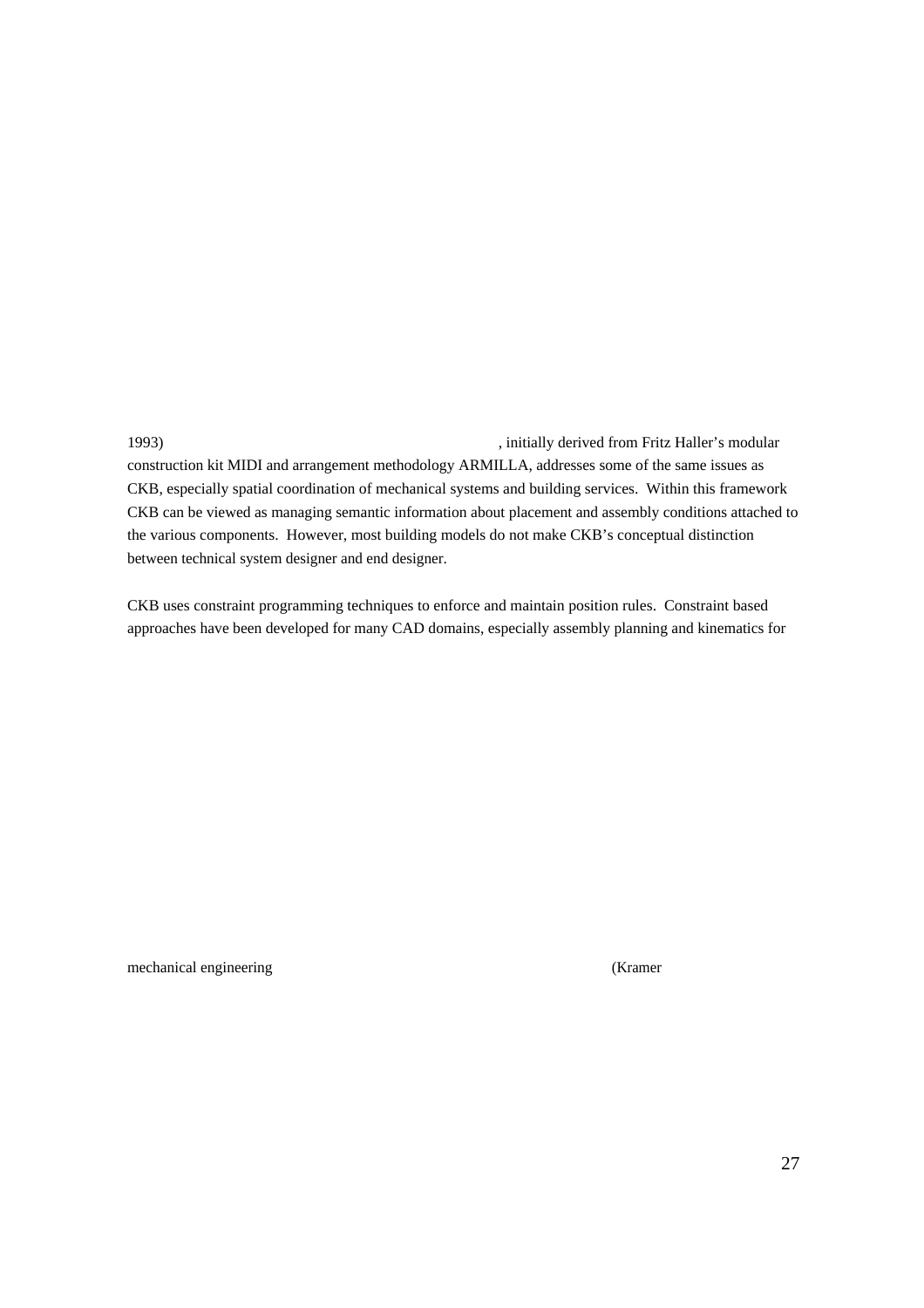1992) . In addition to my own work (cited above), the application of constraint based programming techniques to architectural design has been explored by (among

others) Frazer (Frazer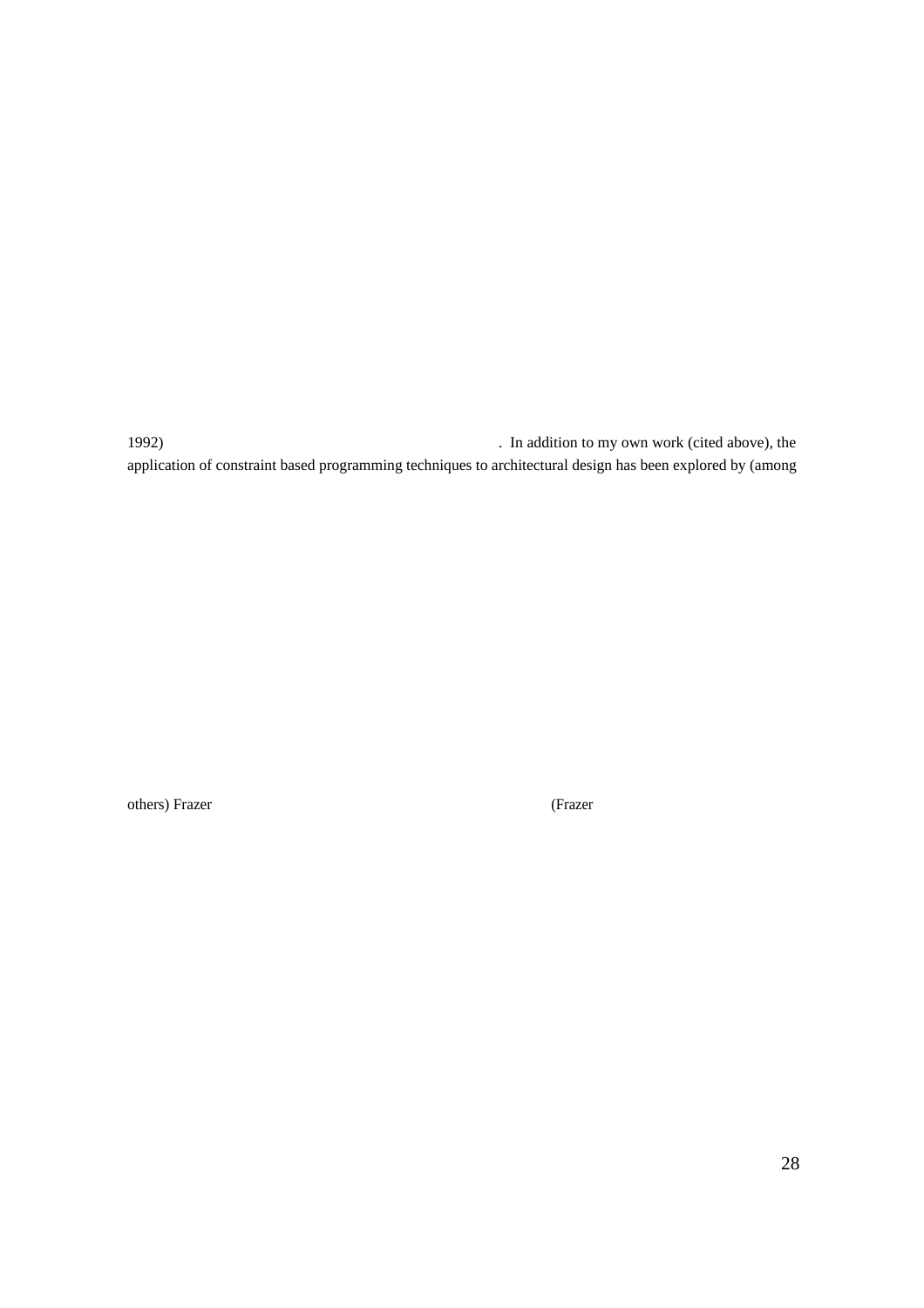1988) , Tobin

(Tobin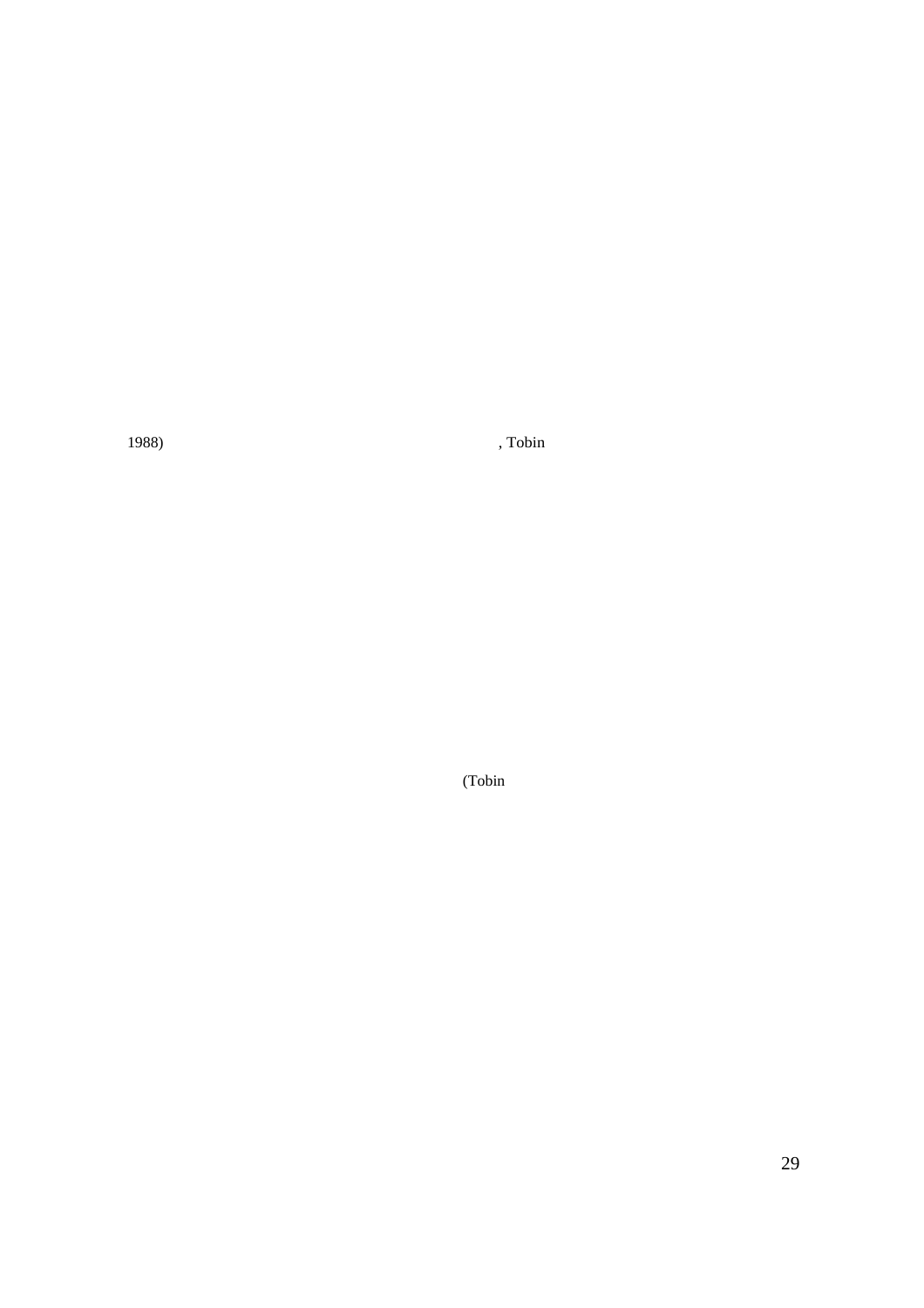1991) and Kolarevic

(Kolarevic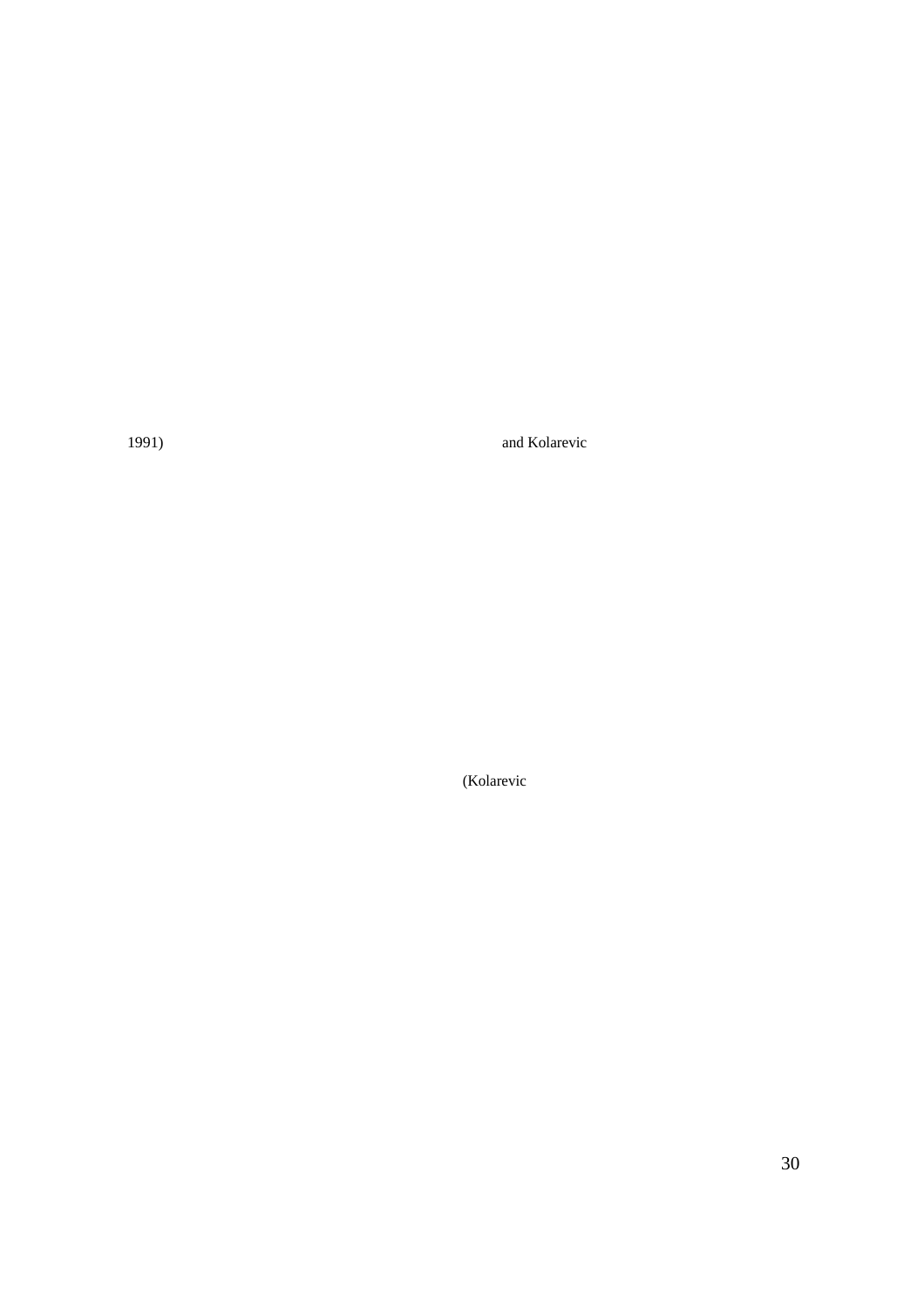1994) . CKB goes beyond these efforts in that default constraints are associated with components, and instantiated automatically as the user adds the components to the design.

The positioning behavior of components in CKB will remind CAD users of snap-dragging (also called

'object snap'). Snap-dragging (Bier and Stone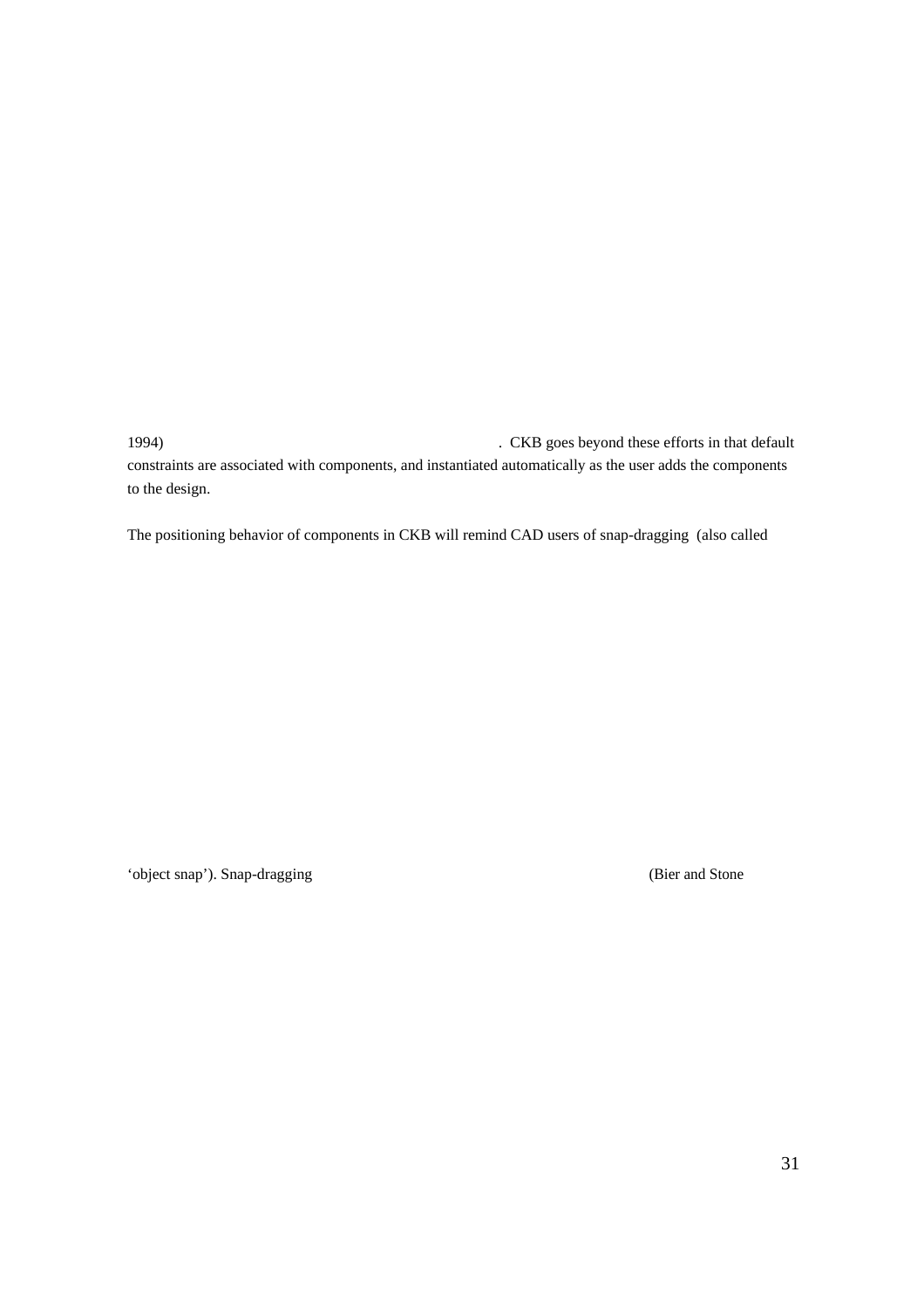1986) , is a user interface technique for graphic editors—dragged elements snap to align with edges and centers of other elements in the drawing. It has been employed in CAD editors such as Ashlar's Vellum™ and auto-des-sys's **form•Z**™. In CKB preferred positions are customized for the components rather than using generic edge and center alignments. The preferred positions correspond to assembly rules, which the system designer has defined. Also, snapdragging is a one-time operation that happens only when dragging and placing a drawing element, but in CKB once two components are joined their assembly condition is a constraint, maintained by the program until the end designer takes them apart.

#### **6. Discussion**

6.1 Applications in coordinating group work

CKB began as part of a larger project to coordinate team design work, specifically the layout of architectural

subsystems in design (Gross) (Gross)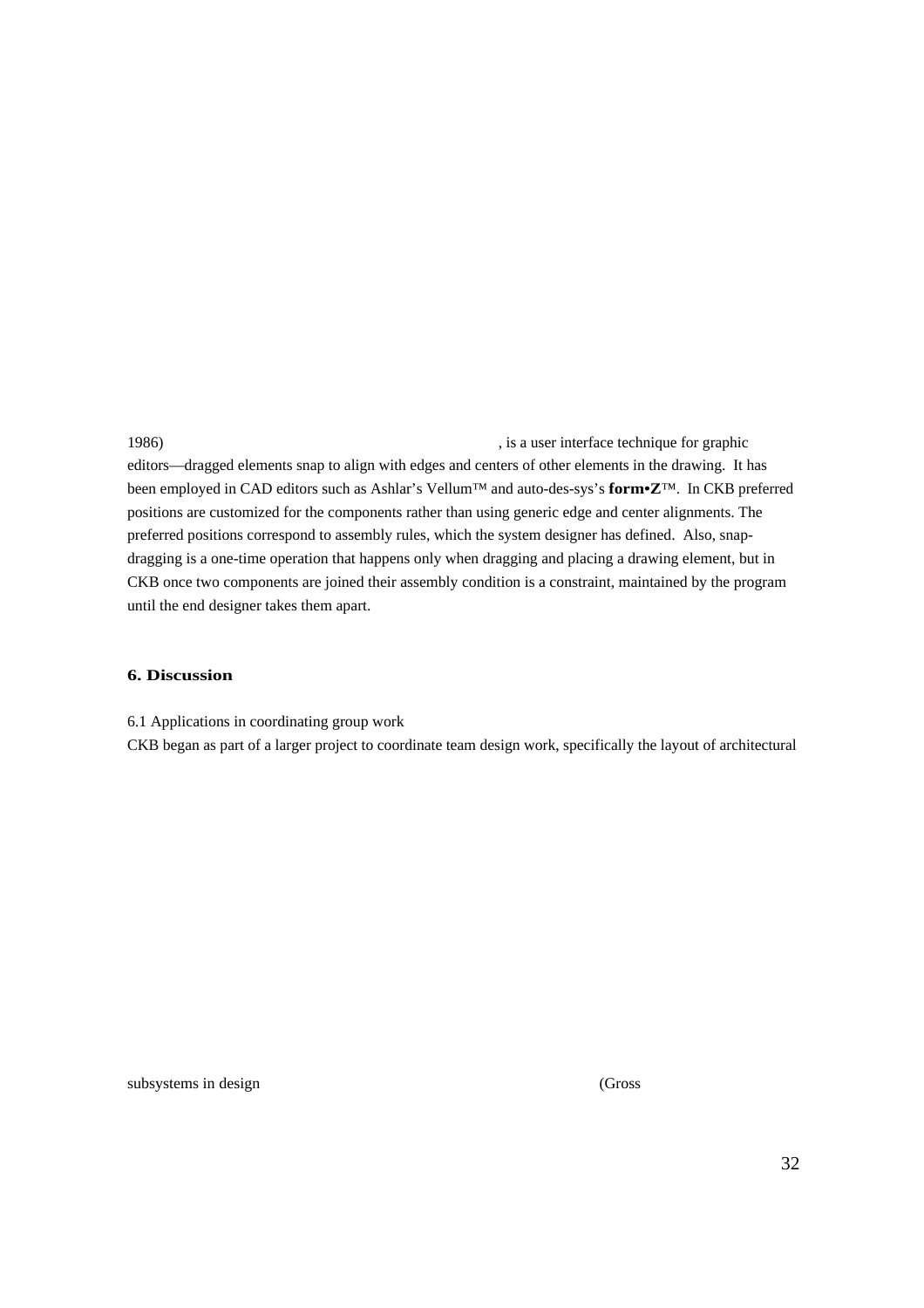1994) . If, as in Habraken's design methods, the various members of a design team responsible for the different subsystems—pipes, wires, HVAC ducts, and so on—can agree to work within certain position rules, then they can largely avoid interference conflicts that can be costly in big buildings if discovered late. By agreeing to locate each subsystem in its own grid band or on its own grid line, interference conflicts can be minimized and reduced to predictable occurences where bands or lines cross. Then a stored library of predefined conflict resolutions can be provided, indexed on the grid band intersections.

## 6.2 Application in space planning and other levels of architectural design

CKB is described here as a program for building construction kits for technical systems, the low-level components that are assembled to make buildings. This is an obvious place to start because these technical systems work according to standard position rules and most architects accept these rules without argument. Therefore, a CAD system that knows and can maintain the rules of construction assembly would seem to be unarguably a good thing.

But it is not difficult to imagine using CKB to program construction kits for higher level systems of built components and even for systems of spaces as well. Of course, this requires the designer to work with these higher level components and spaces as a technical system, that is, according to predefined position rules. In this case it is necessary for the architect to play both the roles of system designer and end designer. At this level of design the rules are by no means standard; rather they are both made and followed by the designer.

#### 6.3 Conceptual limits of the Lego approach

Lego is a closed-system construction toy that imposes strong constraints on the configurations that designers can make. It has a capability that today's CAD programs still lack: it operationalizes rules for the arrangement of components. But children playing with Lego operate as end designers only—unable to alter the technical system. The creative architect not only follows rules, but operating as a system designer, sets up the rules as well. CKB is not intended to force architects into a single predefined technical system. Rather, CKB provides the ability to define a technical system.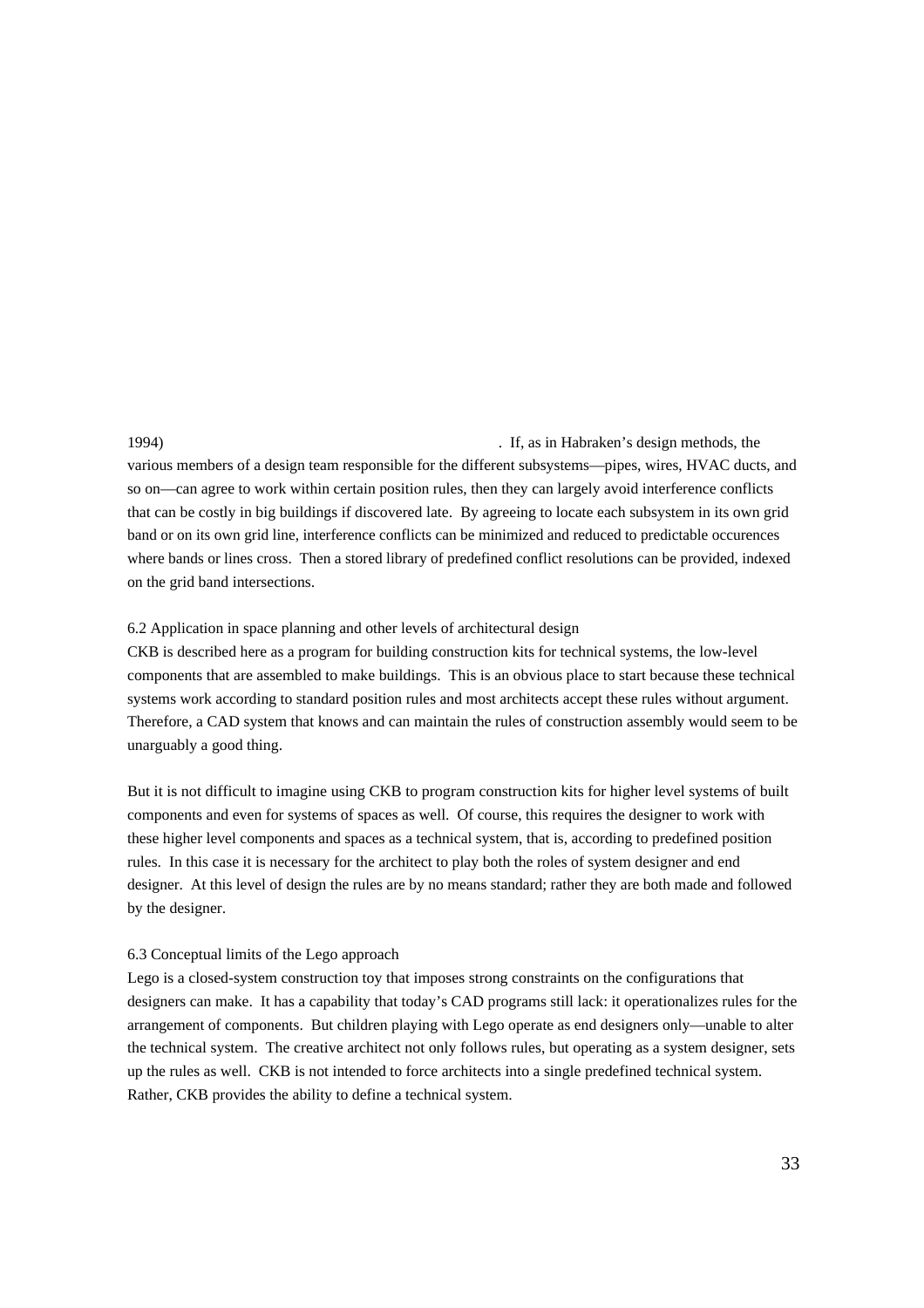CKB is an open-system design editor. A good designer knows not only when to follow the rules, but when to break them. CKB gives the designer the discretion to override or relax placement and assembly rules, and occasionally to use special building components in ways to achieve special effects. The program provides support for rule-making and rule-following, but the designer must ultimately decide when to follow the rules and when to abandon them. Constraints can always be relaxed locally. In a similar vein, the designer need not cover the entire design with a single uniform grid. More often several grids will be combined, perhaps rotated to set up two non-orthogonal directions. Where two grids meet or overlap, the designer must determine which rules to apply, or whether to handle the condition as an exception.

I have chosen simple examples to illustrate the CKB program. This raises the question of whether design methodologies that employ rules will stifle creative design, producing perhaps buildings but never Architecture. Experience with modular building systems and particularly closed systems suggests to many architects that unimaginative outcomes inevitably result from rule governed design. However, I believe this conclusion is false. On the contrary, most skilled designers lay out the components of their buildings systematically. The architecture of Lucien Kroll

(Kroll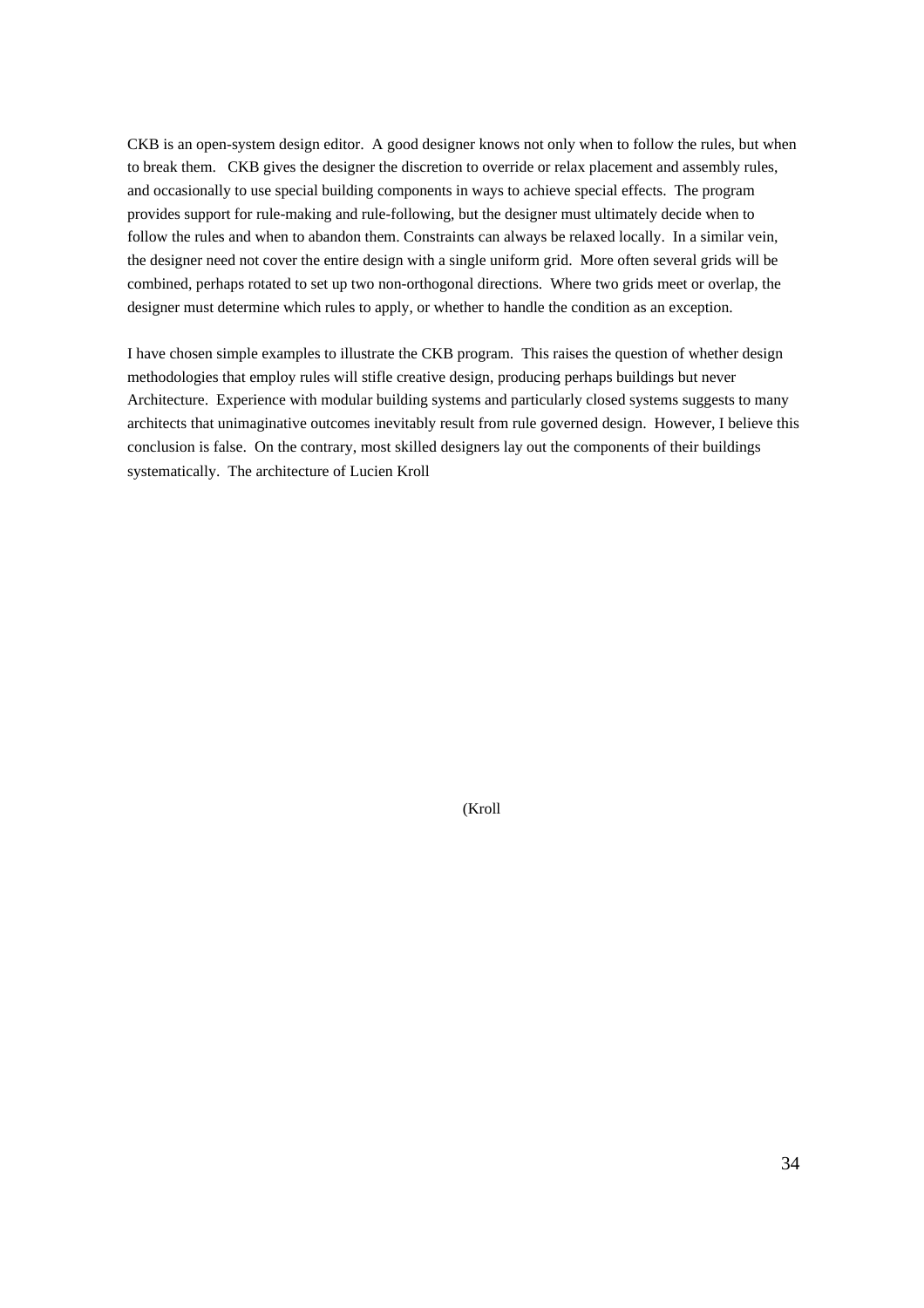1987) demonstrates that even within a standard,

modular, and rule-governed system, a creative designer can achieve imaginative results. But other architects too, (e.g., Hertzberger, Eisenman) though perhaps less obviously, work systematically. The question is not whether rule governed layout limits good design; the question is, can we build programs like CKB that are up to representing the more subtle rules that characterize well designed buildings?

## 6.4 Technical limits of the CKB implementation and directions for further work

The project has raised a number of directions for further work, both detail enhancements that would make it practical and useful for architects, and more deeper limitations of the implementation that should be addressed in a future round of development. For example, CKB handles two levels of design hierarchy but designing can be seen more generally as a deeper hierarchy of systems. It seems clear that the approach followed in CKB could support this multi-level hierarchy of design decision making, but the details (e.g., the relations between levels) remain to be worked out.

*Non-orthogonal grids.* CKB works within the limits of orthogonal grids. For example, it does not permit the designer to work with two grids that meet at an angle other than 90°. This is clearly a limitation for practical design work. However, it does not pose serious conceptual difficulties.

Assemblies. CKB currently does not provide for working with assemblies of parts: It is a flat system. Another direction for further work is to allow for abstract representations of components at higher levels to be replaced by more detailed configurations. For example, what appears to be a wall configuration at one level could be specified as a more detailed configuration of studs and wallboard. At each level of design, a different set of position rules would come into play. At the wall configuration level, the entire wall might be located on a large scale grid; while at the stud-wallboard level another set of material positioning grids would govern the positions of studs and wallboard.

*Variable and parametric dimensioning.* The current implementation of CKB does not support components with variable dimensions or parametric dimensioning. Components in the catalogs have fixed dimensions and the end designer can change the dimension of an individual component after placing it into a layout.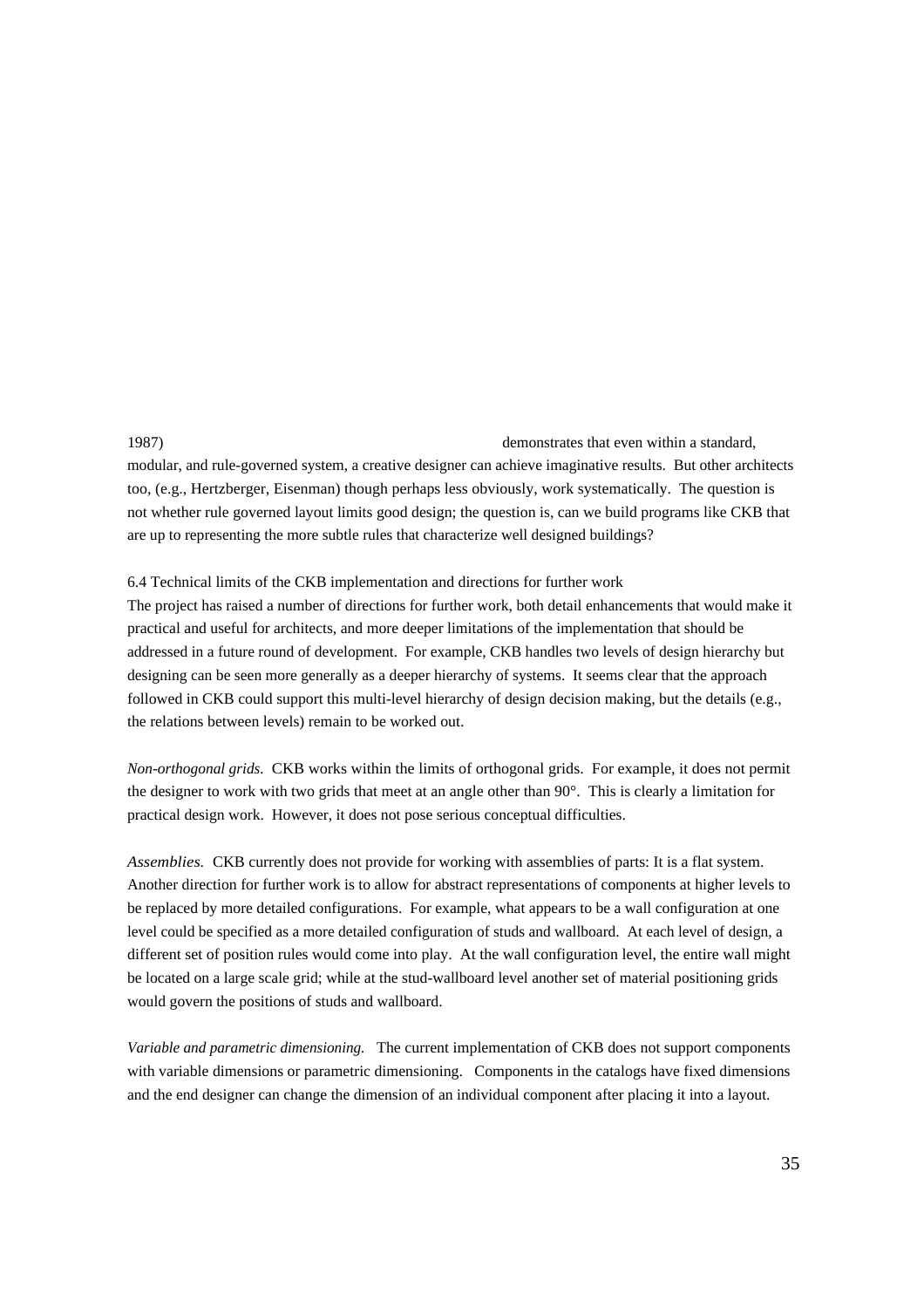However, variable length components (e.g., a pipe that stretches to stay connected to fittings at either end) and parametrically dimensioned components (e.g., a beam whose cross section becomes larger as its span is lengthened) would be a valuable addition to the program.

*Selection advisor.* I noted in section 1.1 that design involves decisions about the selection and positioning of components, but in the rest of the paper I have only discussed positioning decisions. CKB does not support decision making about the selection of components. Another direction for further work is the development of a selection advisor, which could respond to specific queries by end users: What component can work here? (providing these functions, meeting these constraints, etc.)? Component selection advisors have been built using various AI techniques, and it would not be difficult to add a module like this to the end designer environment.

*Three dimensional display.* Perhaps, most obviously lacking from the current implementation is threedimensional display. Extending CKB to model three-dimensional forms would be a valuable enhancement, and nothing intrinsic to CKB's architecture limits it to two dimensions. Indeed, the current version can keep track of three-dimensional positioning information, though it can only display it in two dimensional (plan and section) views.

## 6.4 Conclusion

CKB is a CAD program that operates at two levels of design. At the higher (technical system) level CKB enables the designer to specify components and the rules for their placement and assembly. At the lower (end user) level, CKB provides layout editing facilities for a designer to work within previously programmed technical systems. I have deliberately chosen to illustrate CKB with construction details. When the technical systems reflect standard construction methods, the end designer usually accepts the given components and rules of the system. But for less routine design tasks, such as layout of functional spaces, often an architect first designs the elements and rules of a system, then works within them to realize particular built configurations. In these nonroutine design domains, the technical system designer and the end designer are likely to be the same person playing different design roles.

#### Acknowledgments

This work was supported by NSF grant DMI 93-13196. Thanks to Ellen Yi-Luen Do and Raymond J McCall for commenting on early drafts, and to the anonymous reviewers for constructive remarks that strengthened the paper.

References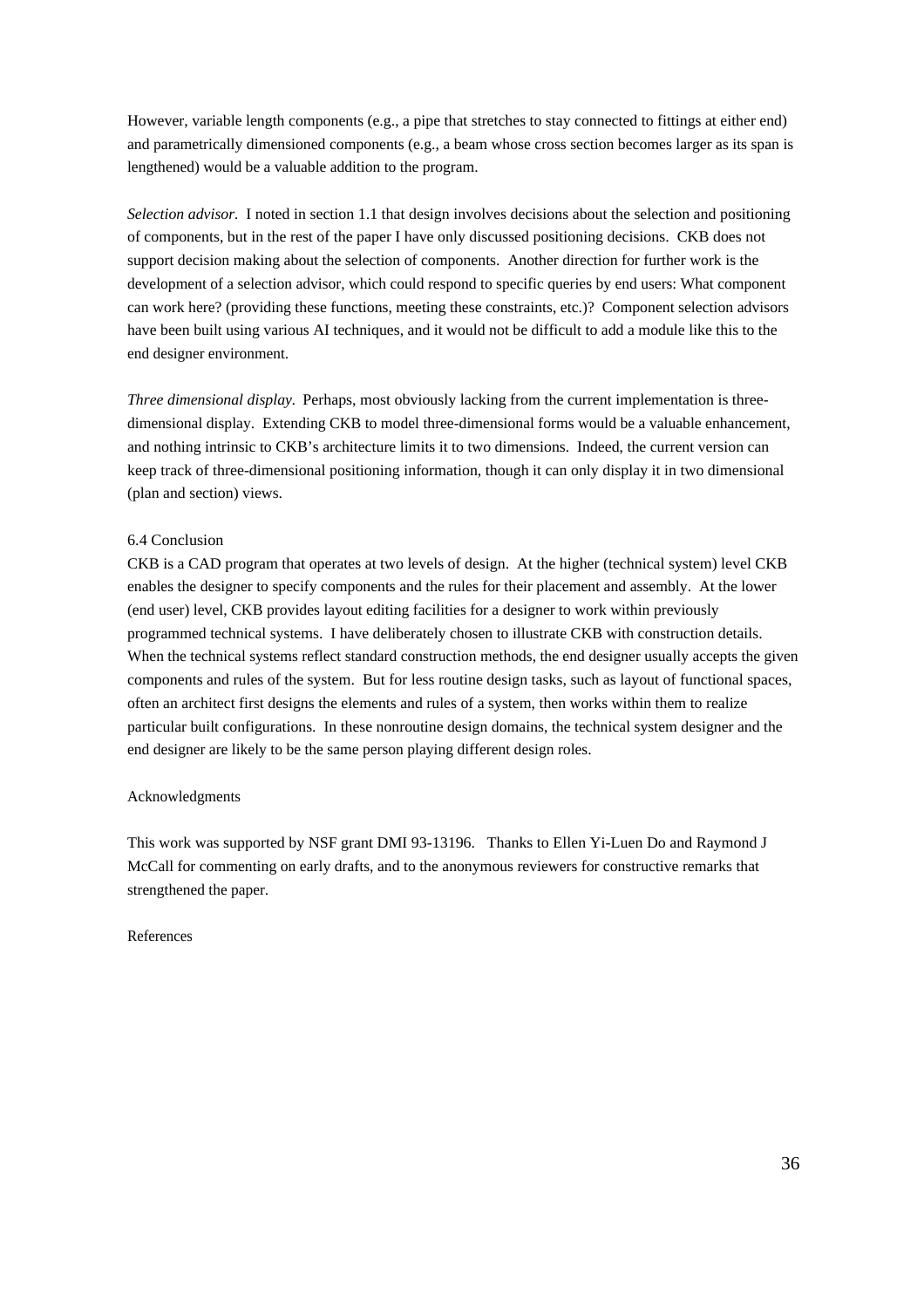Bier, E. A. and M. C. Stone (1986). "Snap-

- Dragging." Computer Graphics **20**(4): 233-240. Björk, B.-C. (1992). "A conceptual model of spaces, space boundaries, and enclosing structures." Automation in Construction **1**(3): 193-214.
- Eastman, C., J. Lividini, et al. (1975). A Database for Designing Large Physical Systems. Proceedings of the 1975 National Computer Conference . Montvale NJ, AFIPS Press.
- Eastman, C. M. (1992). "Modeling of buildings: evolution and concepts." Automation in Construction **1**(2): 99-110.
- Frazer, J. (1988). Plastic Modeling the flexible modeling of the logic of structure and space. CAAD Futures '87 . Amsterdam, Elsevier. T. Maver and H. Wagter, ed. 199-208.
- Gross (1994). "Avoiding Conflicts in Architectural Subsystem Layout." Concurrent Engineering: Research and Applications (2): 163-171.
- Gross, M. (1990). Relational Modeling. *The Electronic Design Studio* . Cambridge, MA, MIT Press. M. McCullough, W. Mitchell and P. Purcell, ed. 123-136.
- Gross, M. (1991). Grids in Design and CAD . ACADIA '91, Los Angeles, CA, ACADIA, 33-43.
- Gross, M. D. (1992). Graphical Constraints in CoDraw. IEEE Workshop on Visual Languages . Seattle, IEEE Press. S. Tanimoto, ed. 81-87.
- Habraken, N. J. (1979). General Principles about the Way Built Environments Exist. Stichting Architecten Research (SAR), Eindhoven.
- Habraken, N. J., J. T. Boekholt, et al. (1976). Variations The Systematic Design of Supports . Cambridge, MA, MIT Press.
- Habraken, W. (1994). Tools for managing design information in the construction process. Design and Decision Support Systems II, Vaals, Netherlands.
- Harfmann, A. C. and S. S. Chen (1993). "Component-based building representation for design and construction." Automation in Construction **1**(4): 339-350.
- Hoskins, E. (1973). "Computer Aids for System Building." Industrialization Forum **4**(5): 27-42.
- Hovestadt, L. (1993). A4 Digital Building: Extensive Computer Support for Building Design, Construction, and Management. CAAD Futures '93 . Amsterdam, Elsevier. U. Flemming and S. V. Wyk, ed. 405-421.
- Jacobsberg, J. (1975). Computer Design Aids for Large Modular Buildings. Models and Systems in Architecture and Building . Hornsby, Lancaster, England, The Construction Press. D. Hawkes, ed.
- Kolarevic, B. (1994). Lines, Relations, Drawings and Design . ACADIA-94, St Louis, MO, ACADIA, 51- 62.
- Kramer, G. (1992). Solving Geometric Constraint Systems . Cambridge MA, MIT Press.
- Kroll, L. (1987). An Architecture of Complexity. Cambridge, MA, MIT Press.
- Matura The Matura System. Voorerf 14, 4824 GN Breda, Postbus 6903, 4802 HX Breda.

Mitchell, W. J. (1977). Computer-Aided Architectural Design. New York, Petrocelli/Charter.